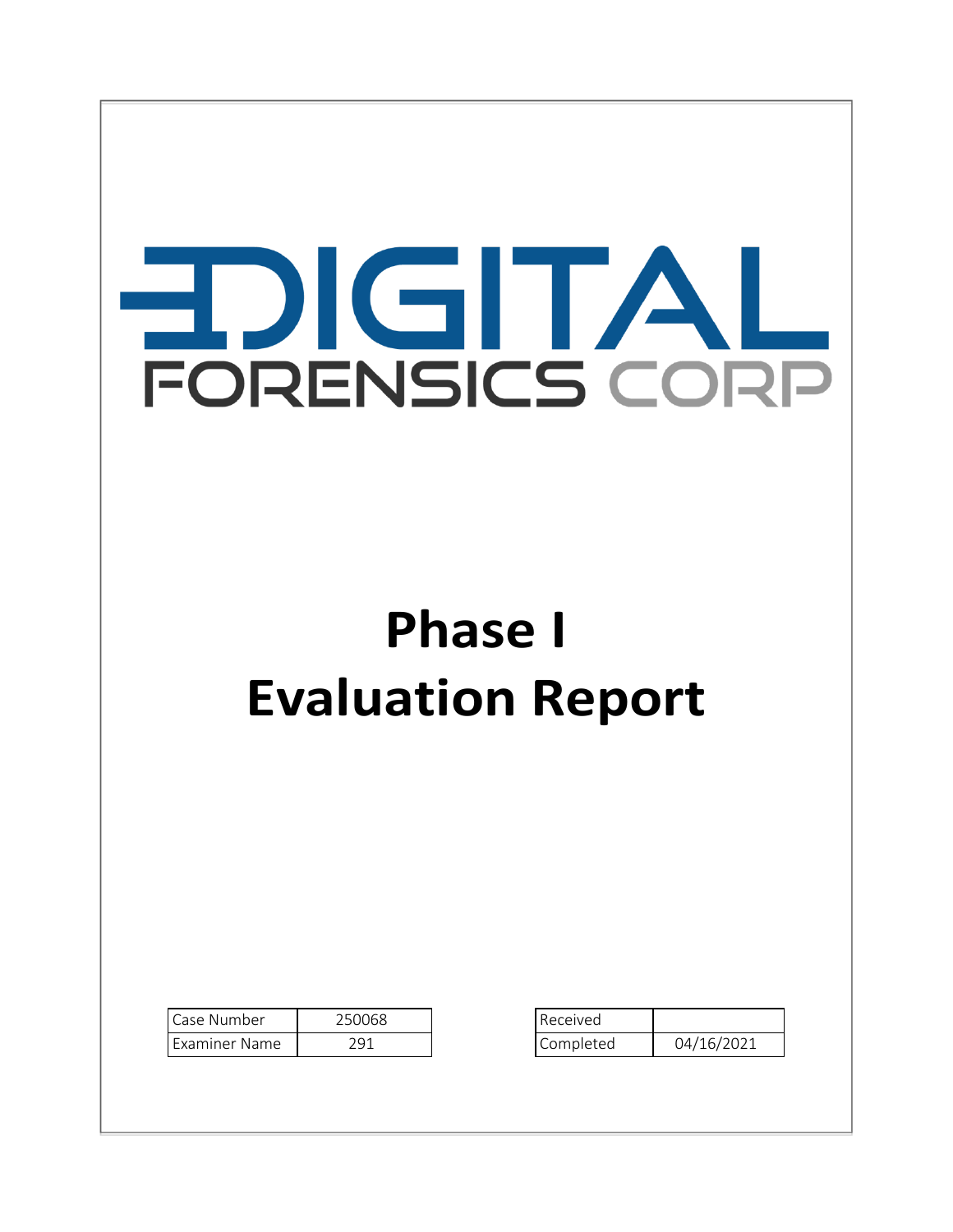#### TABLE OF CONTENTS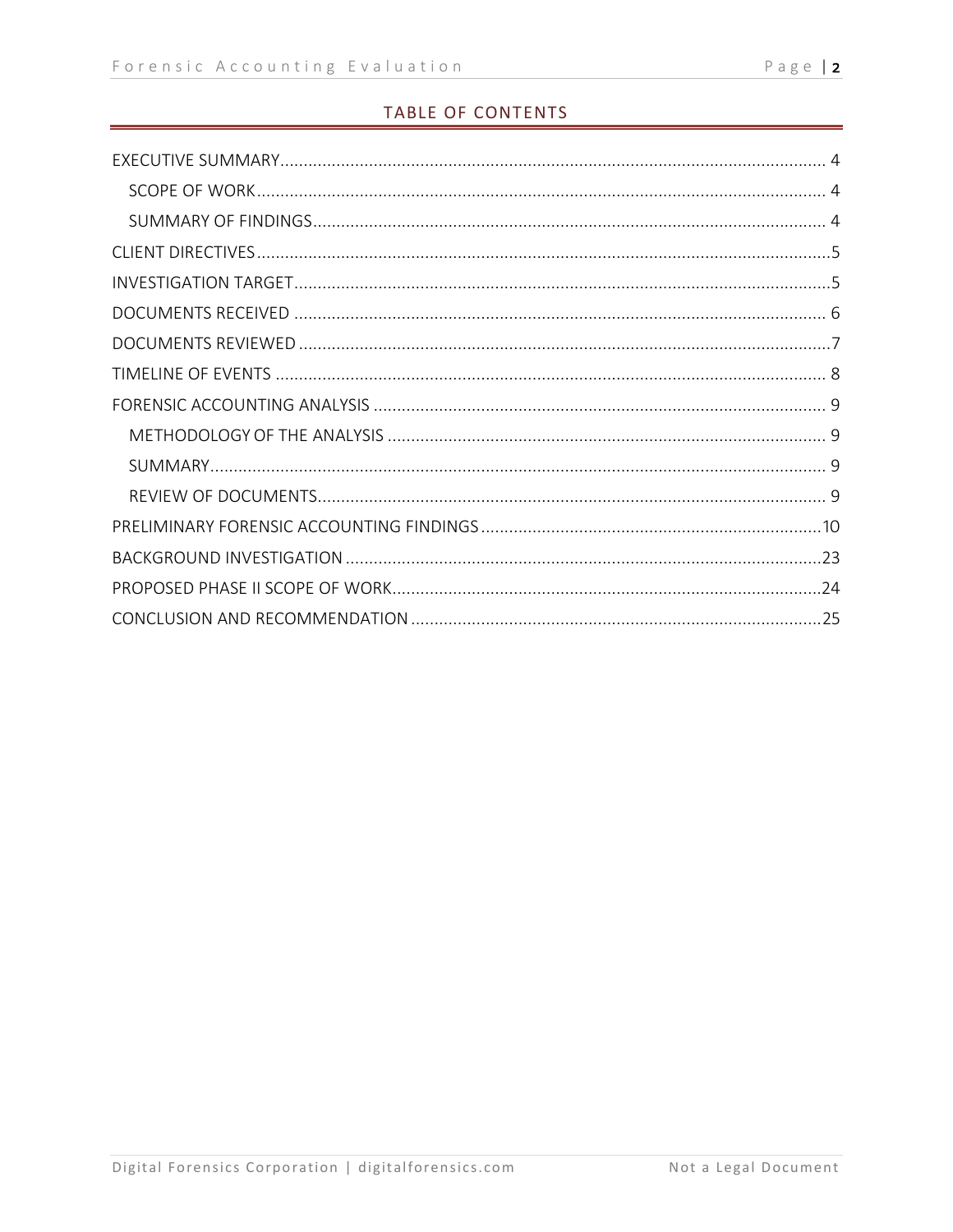#### LIST OF TABLES

| TABLE 2. SAMPLE ACCOUNT STATEMENT BREAKDOWN 03/01/2014-03/31/2014 10            |  |
|---------------------------------------------------------------------------------|--|
| TABLE 3. SAMPLE CHECK DETAILS FROM STATEMENT AND CHECK IMAGES 03/01/2014-       |  |
| TABLE 4. SAMPLE ACCOUNT DEPOSITS AND WITHDRAWALS 03/01/2014-03/31/2014 10       |  |
| TABLE 5. CHECK DETAILS FROM STATEMENT AND CHECK IMAGES 06/01/2017-06/30/2017 12 |  |
|                                                                                 |  |
|                                                                                 |  |
|                                                                                 |  |
|                                                                                 |  |
|                                                                                 |  |
|                                                                                 |  |

#### LIST OF FIGURES

| FIGURE 3. SUNTRUST STATEMENT DATED 05/31/2017 SHOWING FIRST TRANSFER TO ACCOUNT    |  |
|------------------------------------------------------------------------------------|--|
|                                                                                    |  |
| FIGURE 5. ACCOUNT STATEMENT DATED 09/30/2019 SHOWING BALANCE OF \$1,030,049.92  19 |  |
|                                                                                    |  |
| FIGURE 7. SNAPSHOT OF SUNTRUST STATEMENT DATED 12/1/2013-12/31/2013 21             |  |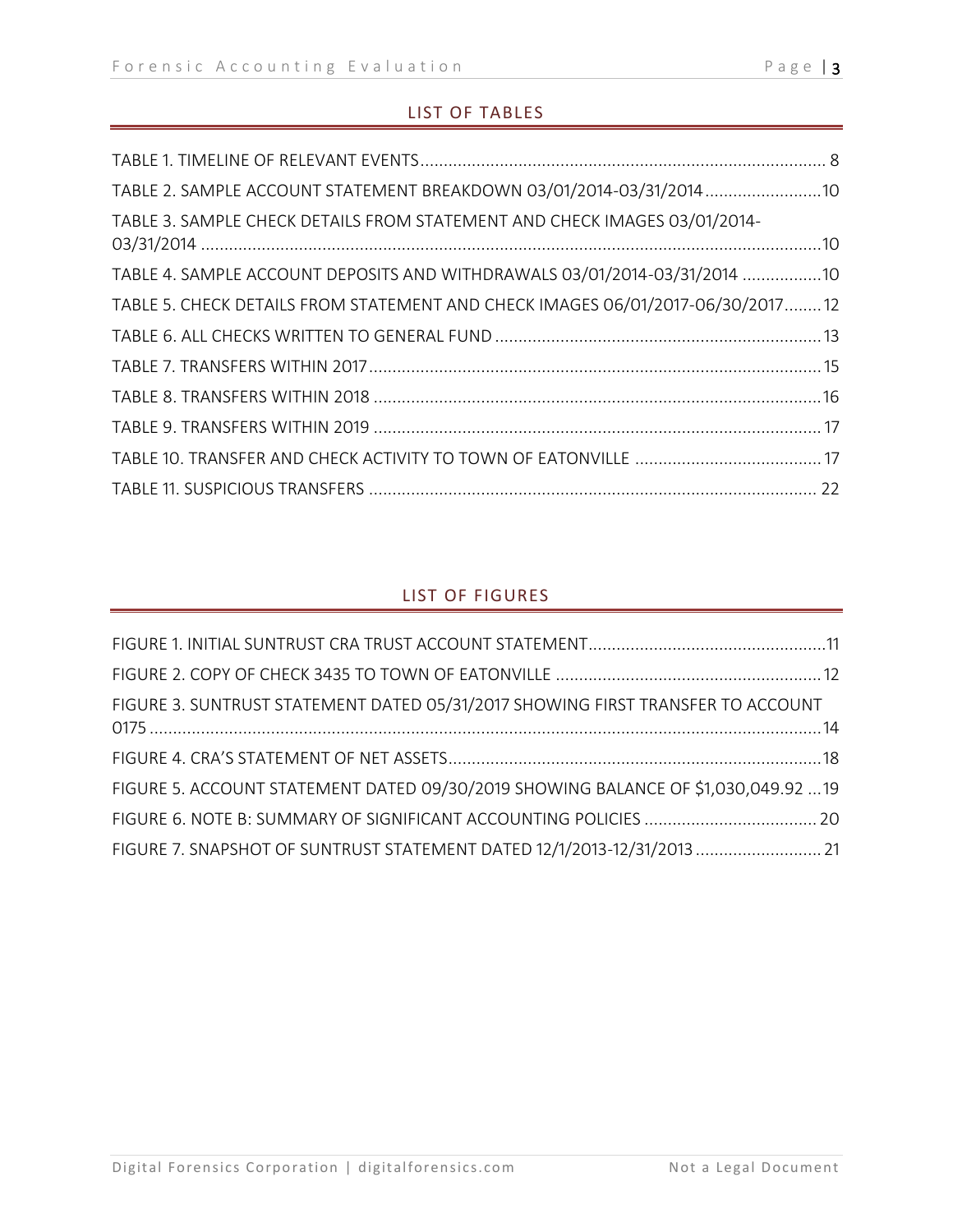Digital Forensics Corporation (DFC) has been engaged by the Client, Michael Johnson, to investigate/analyze the financial activity for Eatonville Community Redevelopment Agency. The purpose of this Phase I Forensic Accounting is to investigate the findings of the 2019 financial audit, specifically the "due from town" asset reported within the Statement of Net Assets.

#### SCOPE OF WORK

DFC has been provided with bank statements, deposits slips, wire transfer receipts and check images for the Town of Eatonville CRA Trust account. The Client has also provided additional background information in the form of a case questionnaire. These sources of data will be investigated/analyzed as part of this Phase I Forensic Accounting.

#### SUMMARY OF FINDINGS

The Forensic Accountant reviewed and analyzed the documentation and information provided by the Client, as well as information collected and archived by DFC. Based on that review and analysis, DFC has noted the statements and check images provided by the client show numerous and significant transfers of funds to additional accounts labeled as Town of Eatonville with ending account numbers listed as 1190, 0175, 3309 and 3201. The findings of this engagement are described in detail in the remainder of this report.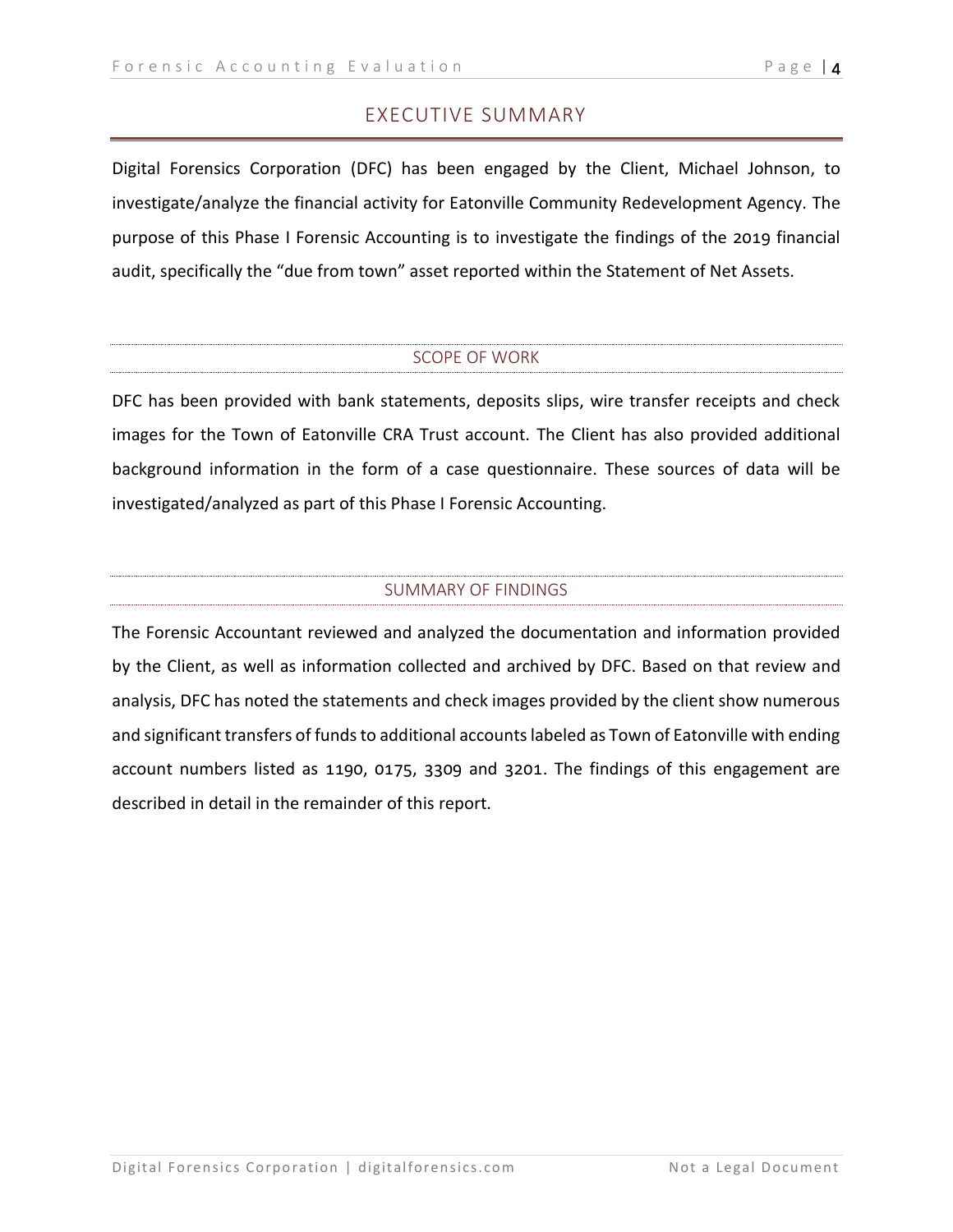### CLIENT DIRECTIVES

The Client requested that the Forensic Accountant answer a number of questions, including:

■ To trace the transfers and checks which may be related to the "Due from Town" asset located on the Statement of Net Assets within the 2019 Annual Financial Report.

#### **Timeframe:**

2013 through 2019

During the time statements were available for review

#### INVESTIGATION TARGET

#### **Suspect**

The Town of Eatonville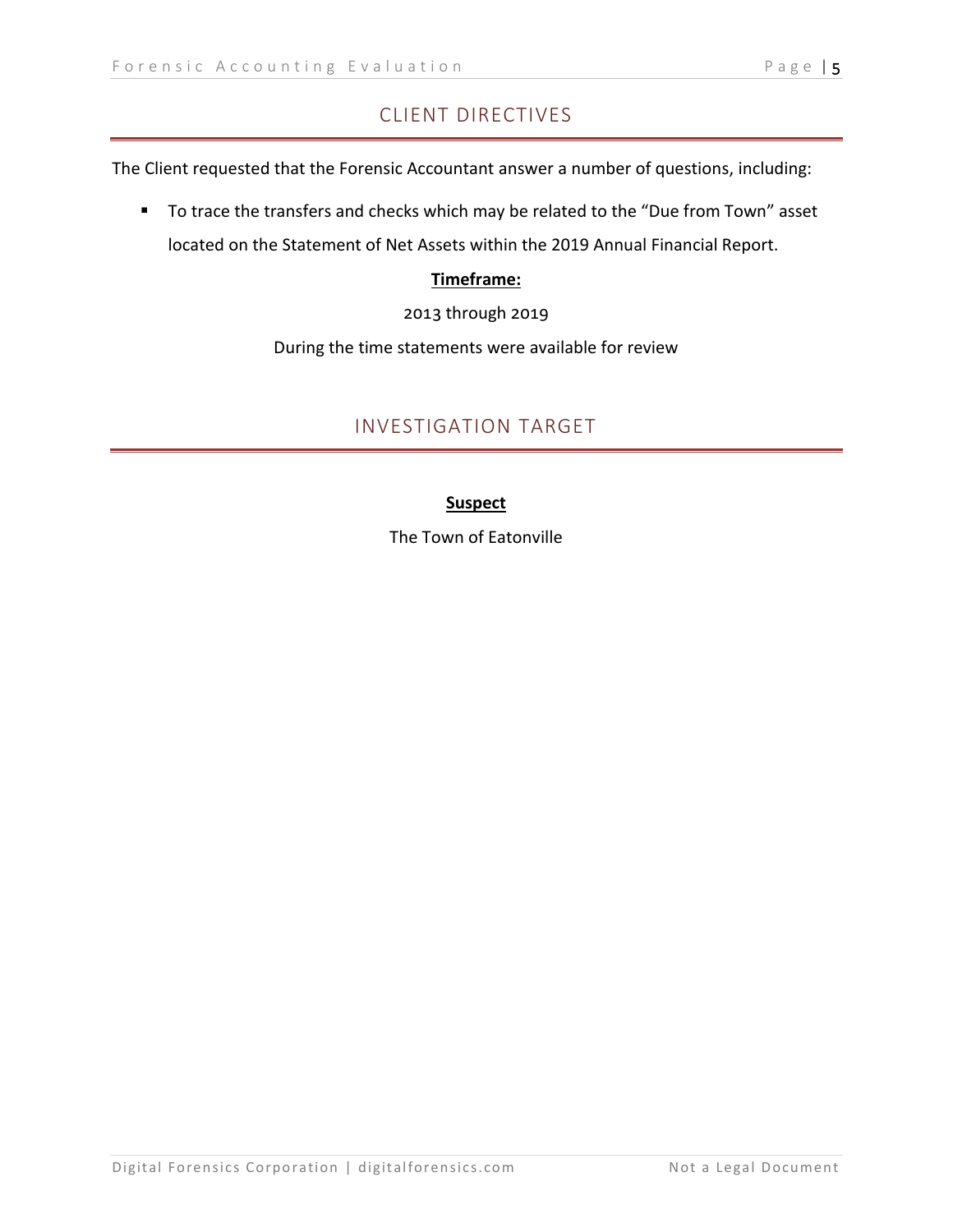#### DOCUMENTS RECEIVED

Below is a summary of the documentation received:

- 1. Suntrust Deposits
- 2. Suntrust Wire Transfers
- 3. Suntrust 1\_13 -4\_17
- 4. Suntrust 5\_17-12-19
- 5. Suntrust Checks 2014-2015
- 6. Suntrust Checks 2016-2017
- 7. Suntrust Checks 2018
- 8. Suntrust Checks 2019
- 9. CRA 2019 Financial Audit
- 10. CRA Tax Exempt Certificate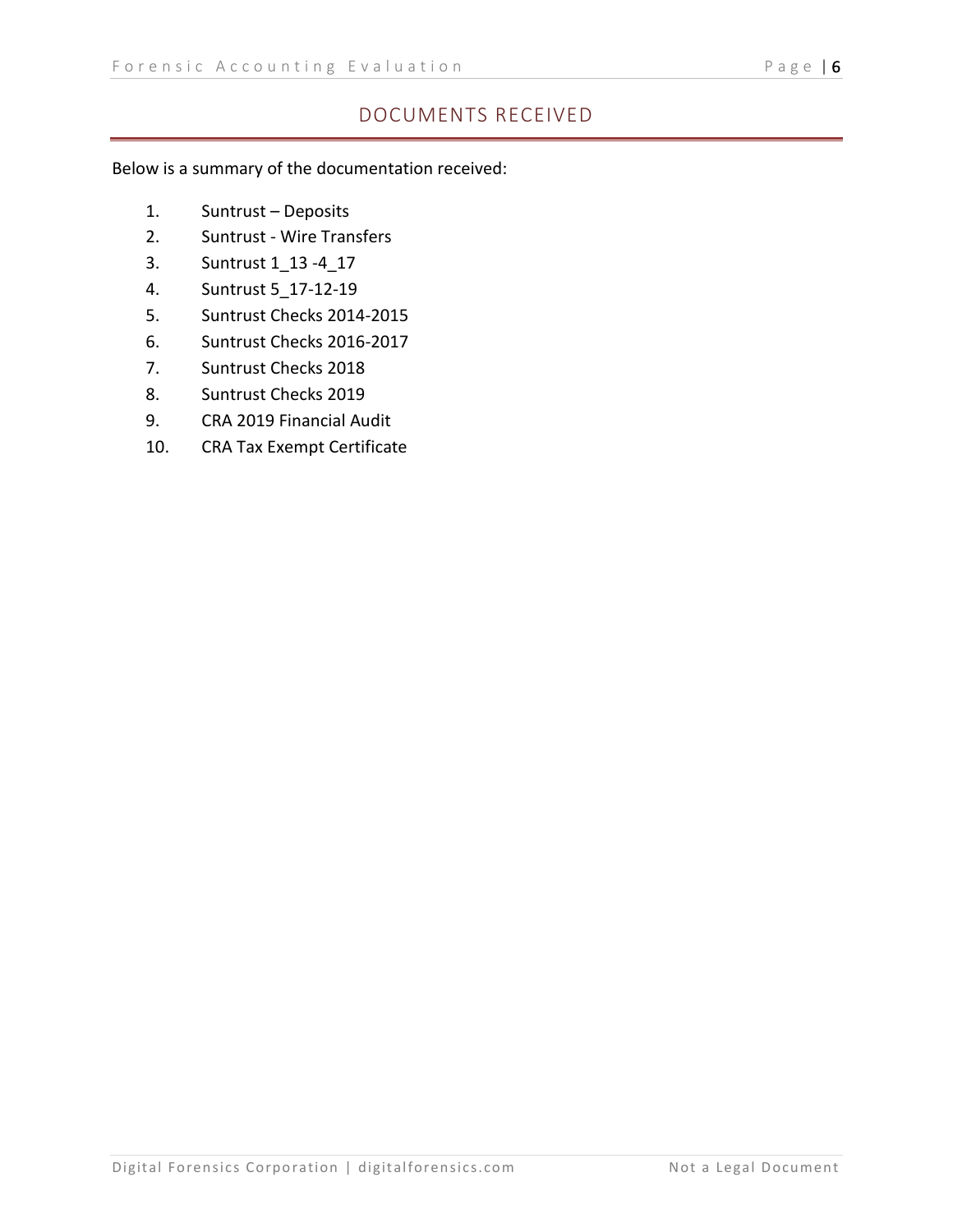#### DOCUMENTS REVIEWED

The following data was reviewed as part of this Forensic Accounting Investigation:

- 1. Suntrust Deposits
- 2. Suntrust Wire Transfers
- 3. Suntrust 1\_13 -4\_17
- 4. Suntrust 5\_17-12-19
- 5. Suntrust Checks 2014-2015
- 6. Suntrust Checks 2016-2017
- 7. Suntrust Checks 2018
- 8. Suntrust Checks 2019
- 9. CRA 2019 Financial Audit
- 10. CRA Tax Exempt Certificate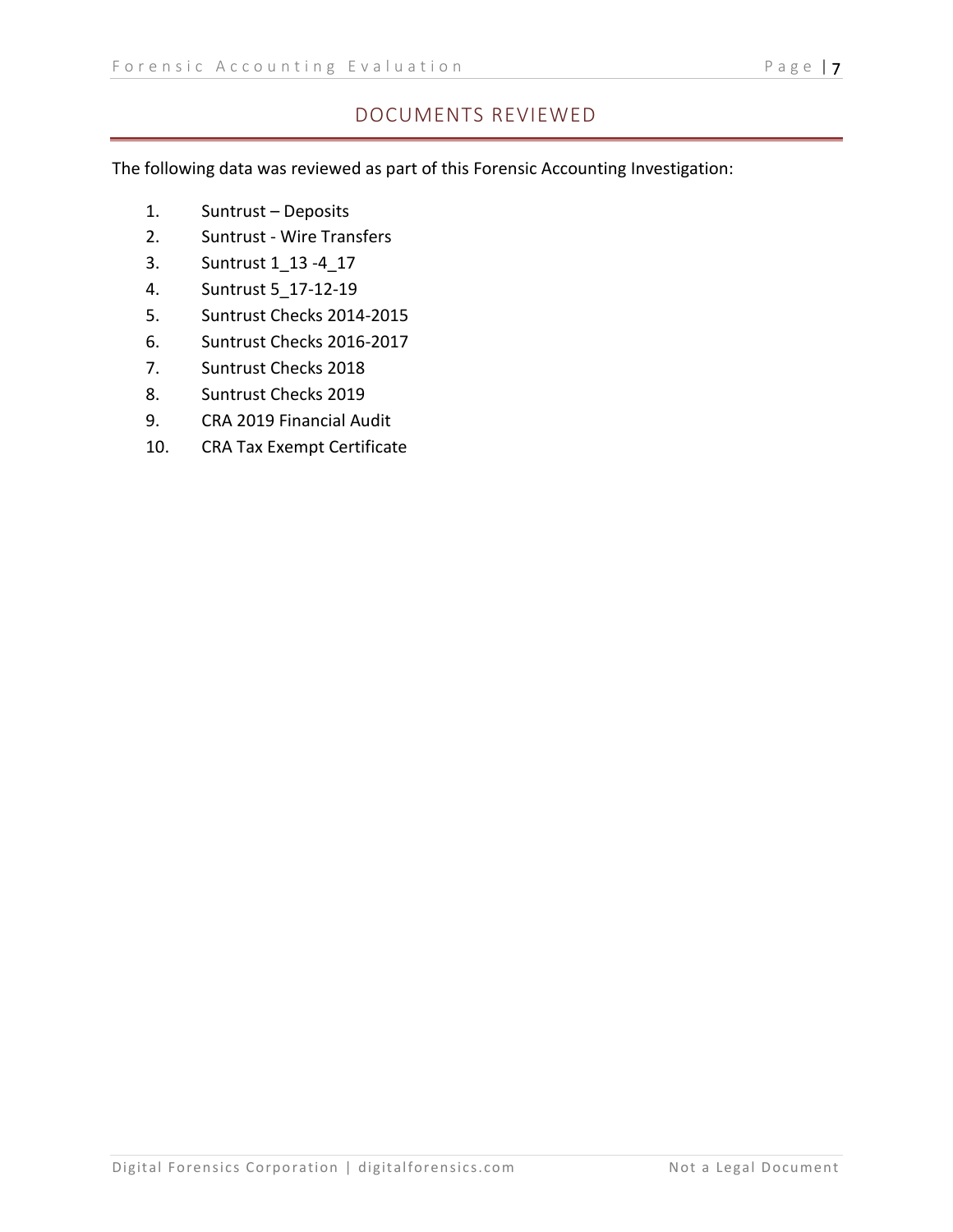#### TIMELINE OF EVENTS

The following timeline of events, reconstructed from documentation provided by the Client and data collected by DFC, is intended to guide the investigation into the financials of the Town of Eatonville's CRA.

| Date | <b>Event</b>                                                                         |
|------|--------------------------------------------------------------------------------------|
|      | 1/31/2013 First statement available to review for the CRA trust                      |
|      | 3/31/2014 Check images became available to compare to CRA trust statements           |
|      | 6/14/2017 First check located as being paid to Town of Eatonville General Fund       |
|      | 5/31/2017 First transfer located being sent to account #0175                         |
|      | 9/30/2019 CRA audit report date detailing October 1st 2018 through September 30,2019 |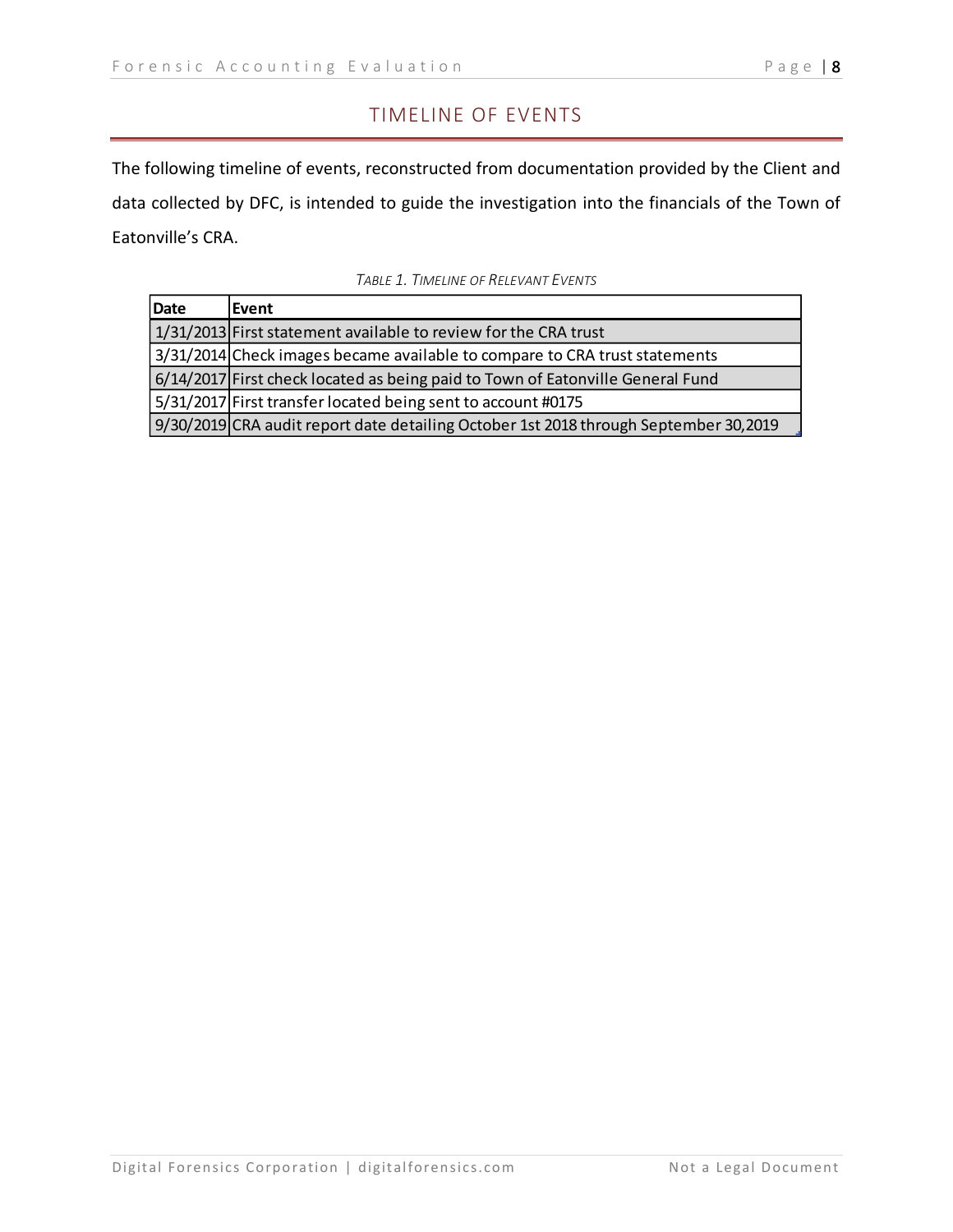#### FORENSIC ACCOUNTING ANALYSIS

#### METHODOLOGY OF THE ANALYSIS

The case questionnaire was reviewed and the primary goal was identified as locating the potential cause of the amount noted as 'due from town' within the Town of Eatonville's 2019 CRA audit report.

#### SUMMARY

A review and analysis of the documentation provided by the Client and collected by DFC was conducted. This data sourced included the CRA 2019 Financial Audit as well as bank statements dated from 01/01/2013 through 12/31/2019. The bank statements were supplemented with deposit slips, check images and wire transfer receipts in relation to the timeframe.

#### REVIEW OF DOCUMENTS

The SunTrust bank statements for the CRA Trust were analyzed and broken down into categories depending on transaction type. The transfer and check activity were then reviewed to determine any activity related to transfers going to the Town of Eatonville. The findings of this analysis are provided within the following report.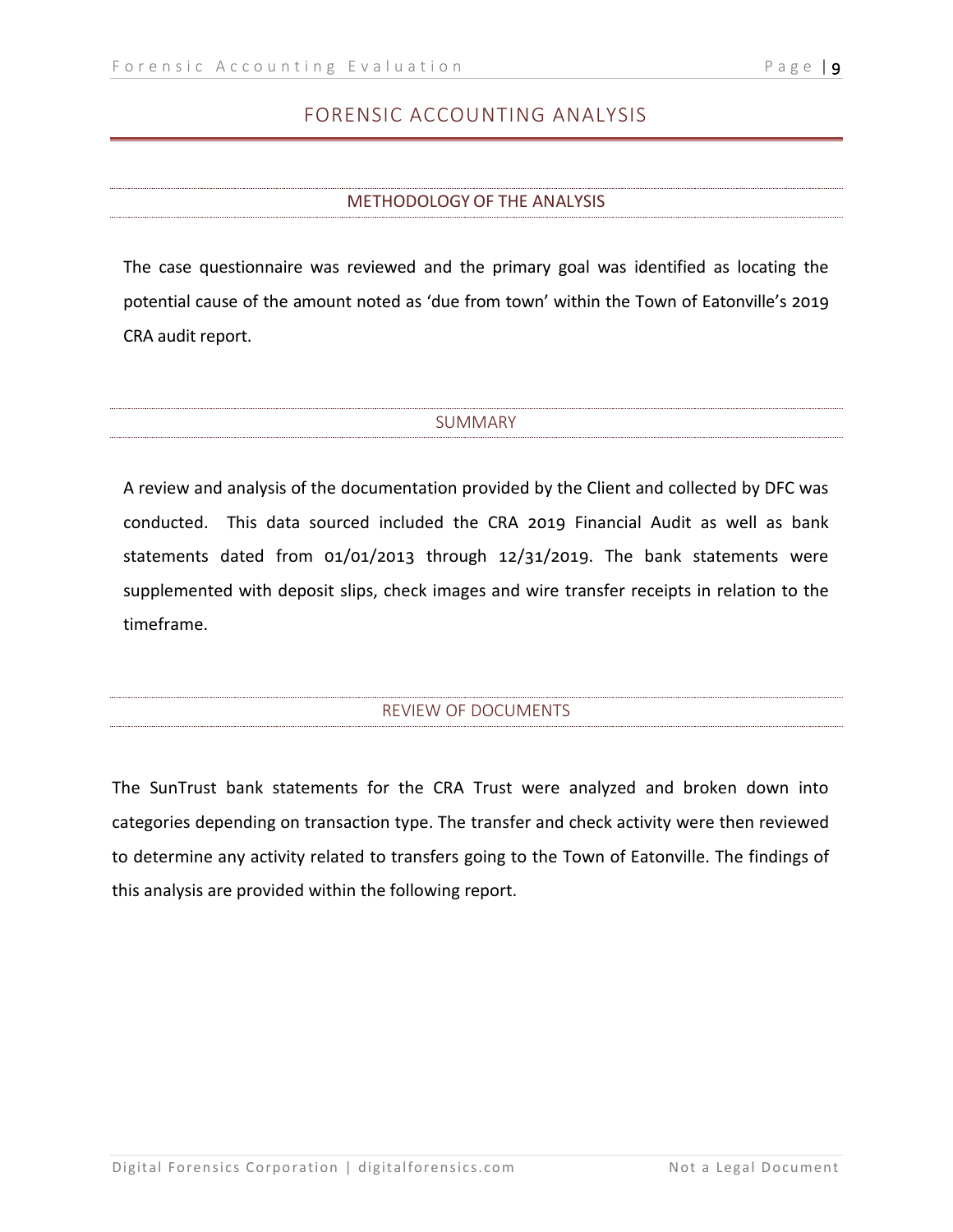#### PRELIMINARY FORENSIC ACCOUNTING FINDINGS

The Digital Forensic Corporation Forensic Accountant reviewed the documentation and information obtained or acquired from the Client. Based on that information, Digital Forensics Corporation has found the following:

1. The Town of Eatonville CRA Trust statements (Figure 1) were analyzed from 2013 through 2019. The statements were reviewed and the data was inputted within tables to show the account activity. To begin, the activity was categorized by the statement date, beginning balance, deposits/credits, checks, withdrawals/debits as well as the ending balance (Table 2). If checks were noted within the activity the checks were then inputted into tables which provide the check number and check amount (Table 3) which were then cross referenced with the check images (Figure 2) to determine the payee and account deposited if applicable to the Town of Eatonville. The check images were available beginning within March of 2014.

*TABLE 2. SAMPLE ACCOUNT STATEMENT BREAKDOWN 03/01/2014-03/31/2014*

| Dates                 | <b>Beginning Balance</b> |              | <b>Deposits/Credits</b> | <b>Checks</b>            | <b>Withdrawals/Debits</b> | <b>Ending Balance</b> |            |
|-----------------------|--------------------------|--------------|-------------------------|--------------------------|---------------------------|-----------------------|------------|
| 03/01/2014-03/31/2014 |                          | 654.993.10 L |                         | $4.256.05$   \$ 1.755.13 |                           |                       | 657,494.02 |

| <b>Check #'s</b> | <b>Amount</b> |          | Payee                             |
|------------------|---------------|----------|-----------------------------------|
| 3236             |               | 1,000.00 | <b>Mary Andrews</b>               |
| 3237             |               | 220.00   | Roberets Mechanical Inc           |
| $3238$ \$        |               | 51.99    | <b>Suntrust Bank</b>              |
| 3239 \$          |               | 93.69    | <b>Town of Eatonville</b>         |
| 3240 \$          |               | 43.45    | Brighthouse AKA Time Warner Cable |
| 3241             |               | 297.82   | Orlando Sentinel                  |
| 3243             |               | 48.18    | Dept of Management Services       |

*TABLE 3. SAMPLE CHECK DETAILS FROM STATEMENT AND CHECK IMAGES 03/01/2014-03/31/2014*

*TABLE 4. SAMPLE ACCOUNT DEPOSITS AND WITHDRAWALS 03/01/2014-03/31/2014*

| <b>Deposits</b> | <b>IDescription</b> | Amount   | <b>Withdrawals</b> | <b>Withdrawal Description</b> | <b>Withdrawal Amount</b> |
|-----------------|---------------------|----------|--------------------|-------------------------------|--------------------------|
|                 | 11-MarlDeposit      | 4.000.00 |                    |                               |                          |
|                 | 31-MarlInterest     | 39.05    |                    |                               |                          |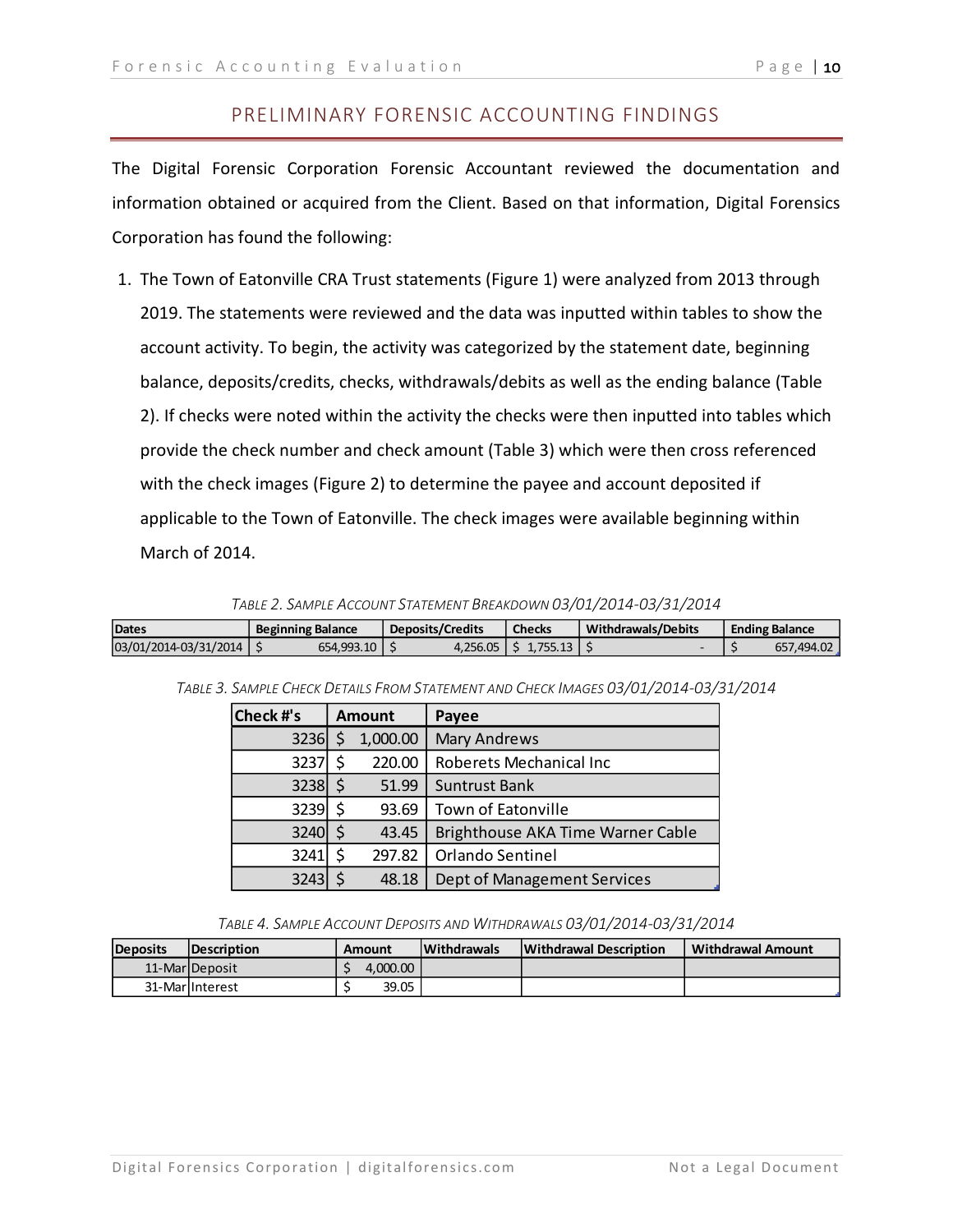| SUNTRUST BANK<br>PO BOX 305183<br>NASHVILLE TN 37230-5183<br>SUNTRUST |                                                                                    |                                         |                          | PAGE 1 OF 1<br>83/E00/0175/7/ 31<br>0776776217257<br>03/31/2014                                                                                                                                                                   |                             |  |
|-----------------------------------------------------------------------|------------------------------------------------------------------------------------|-----------------------------------------|--------------------------|-----------------------------------------------------------------------------------------------------------------------------------------------------------------------------------------------------------------------------------|-----------------------------|--|
|                                                                       |                                                                                    |                                         |                          | <b>ACCOUNT</b><br><b>STATEMENT</b>                                                                                                                                                                                                |                             |  |
|                                                                       | TOWN OF EATONVILLE<br>CRA TRUST ACCOUNT<br>PO BOX 2163<br>EATONVILLE FL 32751-2009 |                                         |                          | 1-800-786-8787                                                                                                                                                                                                                    | QUESTIONS? PLEASE CALL      |  |
|                                                                       | FOR MORE INFORMATION CALL 800. SUNTRUST.                                           |                                         |                          | EFFECTIVE 5/1/2014: FOR CLIENTS USING NON-SUNTRUST ATMS LOCATED IN THE U.S.<br>THE FEE IS CHANGING FROM \$2.00 TO \$2.50 PER WITHDRAWAL, BALANCE INQUIRY<br>OR TRANSFER. THIS FEE DOES NOT APPLY TO SIGNATURE ADVANTAGE ACCOUNTS. |                             |  |
| ACCOUNT TYPE                                                          |                                                                                    | <b>ACCOUNT SUMMARY</b>                  |                          |                                                                                                                                                                                                                                   |                             |  |
|                                                                       |                                                                                    | <b>ACCOUNT NUMBER</b>                   |                          |                                                                                                                                                                                                                                   | STATEMENT PERIOD            |  |
|                                                                       | PREMIUM CHECKING + INTEREST                                                        | 0776776217257                           |                          |                                                                                                                                                                                                                                   | 03/01/2014 - 03/31/2014     |  |
| <b>DESCRIPTION</b>                                                    |                                                                                    | <b>AMOUNT</b>                           | <b>DESCRIPTION</b>       |                                                                                                                                                                                                                                   | <b>AMOUNT</b>               |  |
| BEGINNING BALANCE                                                     |                                                                                    | \$654,993.10 AVERAGE BALANCE            |                          |                                                                                                                                                                                                                                   | \$657,037.70                |  |
| <b>DEPOSITS/CREDITS</b><br><b>CHECKS</b>                              |                                                                                    |                                         |                          | \$4,256.05 AVERAGE COLLECTED BALANCE \$4,755.13 NUMBER OF DAYS IN STATEMENT PERIOD                                                                                                                                                | \$656,901.66<br>31          |  |
|                                                                       | <b>WITHDRAWALS/DEBITS</b>                                                          |                                         |                          | \$.00 ANNUAL PERCENTAGE YIELD EARNED                                                                                                                                                                                              | .078                        |  |
| ENDING BALANCE                                                        |                                                                                    | \$657,494.02 INTEREST PAID YEAR TO DATE |                          |                                                                                                                                                                                                                                   | \$107.53                    |  |
|                                                                       |                                                                                    | DEPOSITS/CREDITS                        |                          |                                                                                                                                                                                                                                   |                             |  |
|                                                                       |                                                                                    |                                         |                          |                                                                                                                                                                                                                                   |                             |  |
| <b>DATE</b>                                                           | AMOUNT SERIAL #                                                                    |                                         | <b>DATE</b>              | AMOUNT SERIAL #                                                                                                                                                                                                                   |                             |  |
| 03/11                                                                 | 4,000.00                                                                           | <b>DEPOSIT</b>                          | 03/25                    | 217.00                                                                                                                                                                                                                            | <b>DEPOSIT</b>              |  |
| 03/31                                                                 | 39.05                                                                              |                                         |                          | INTEREST PAID THIS STATEMENT THRU 03/31                                                                                                                                                                                           |                             |  |
|                                                                       | DEPOSITS/CREDITS: 3                                                                |                                         | TOTAL ITEMS DEPOSITED: 2 |                                                                                                                                                                                                                                   |                             |  |
|                                                                       |                                                                                    | <b>CHECKS</b>                           |                          |                                                                                                                                                                                                                                   |                             |  |
| CHECK                                                                 | <b>AMOUNT DATE</b>                                                                 |                                         |                          | CHECK                                                                                                                                                                                                                             | <b>AMOUNT DATE</b>          |  |
| <b>NUMBER</b><br>3236                                                 | <b>PAID</b>                                                                        |                                         |                          | <b>NUMBER</b>                                                                                                                                                                                                                     | <b>PAID</b>                 |  |
| 3237                                                                  | 1,000.00 03/20<br>220.00 03/13                                                     |                                         |                          | 3240<br>3241                                                                                                                                                                                                                      | 43.45 03/26<br>297.82 03/24 |  |
| 3238                                                                  | 51.99 03/10                                                                        |                                         |                          | *3243                                                                                                                                                                                                                             | 48.18 03/27                 |  |
| 3239                                                                  | 93.69 03/11                                                                        |                                         |                          |                                                                                                                                                                                                                                   |                             |  |
| CHECKS: 7                                                             |                                                                                    | *BREAK IN CHECK SEQUENCE                |                          |                                                                                                                                                                                                                                   |                             |  |
|                                                                       |                                                                                    |                                         | BALANCE ACTIVITY HISTORY |                                                                                                                                                                                                                                   |                             |  |
| <b>DATE</b>                                                           | <b>BALANCE</b>                                                                     | COLLECTED DATE<br><b>BALANCE</b>        |                          | <b>BALANCE</b>                                                                                                                                                                                                                    | COLLECTED<br><b>BALANCE</b> |  |
| 03/01                                                                 | 654,993.10                                                                         |                                         |                          |                                                                                                                                                                                                                                   | 657,329.60                  |  |
| 03/10                                                                 | 654,941.11                                                                         |                                         |                          |                                                                                                                                                                                                                                   | 657,329.60                  |  |
| 03/11                                                                 | 658,847.42                                                                         | 654,847.42 03/26                        |                          | 657,503.15                                                                                                                                                                                                                        | 657,503.15                  |  |
| 03/12                                                                 | 658,847.42                                                                         | 658,847.42 03/27                        |                          | 657,454.97                                                                                                                                                                                                                        | 657,454.97                  |  |
| 03/13<br>03/20                                                        | 658,627.42<br>657,627.42                                                           | 658,627.42 03/31<br>657, 627.42         |                          | 657,494.02                                                                                                                                                                                                                        | 657,494.02                  |  |
|                                                                       |                                                                                    |                                         |                          |                                                                                                                                                                                                                                   |                             |  |

*FIGURE 1. INITIAL SUNTRUST CRA TRUST ACCOUNT STATEMENT*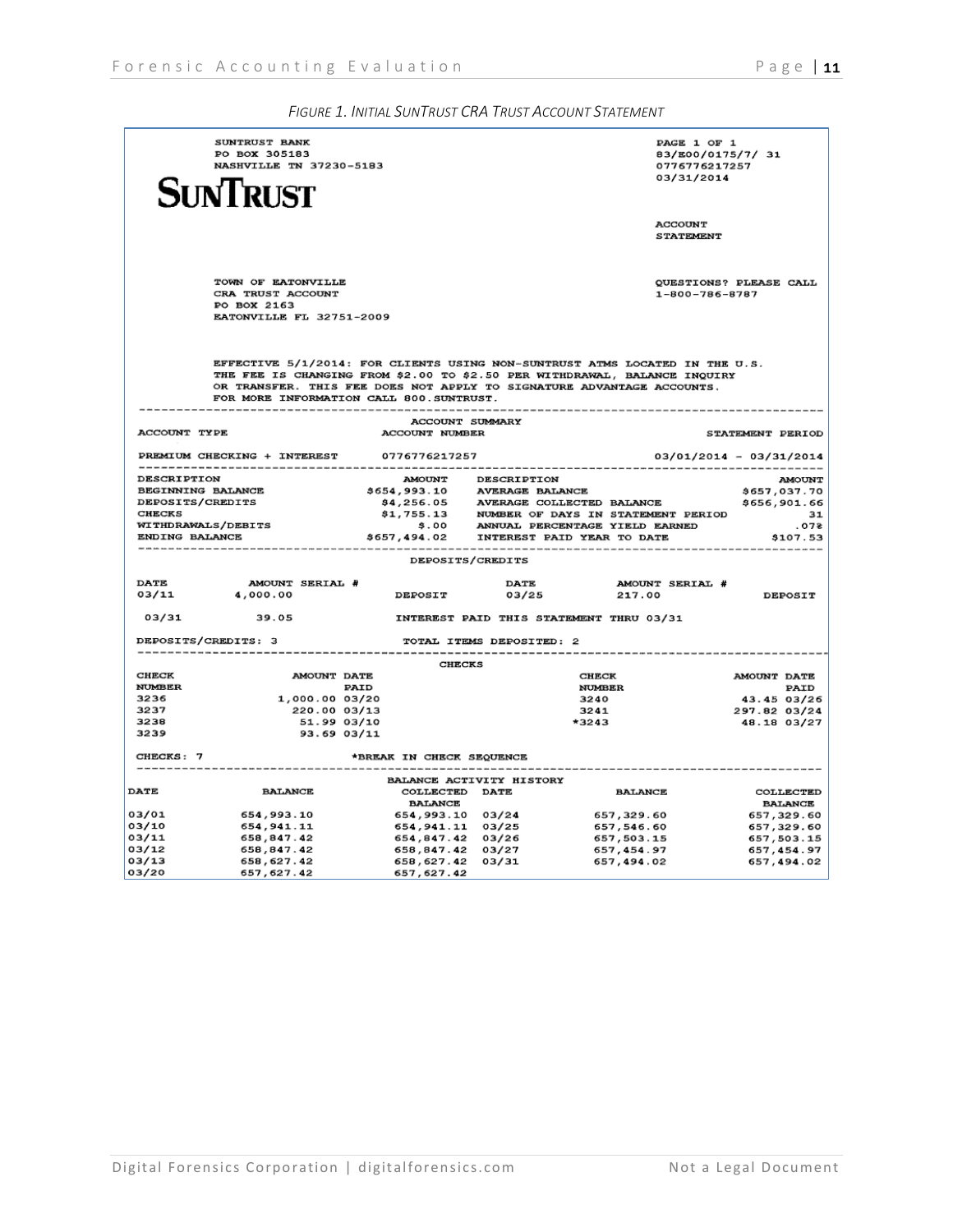• During this analysis it was found that beginning June of 2017 checks were written from the Town of Eatonville CRA Trust account ending in 7257 (CRA Trust) to the Town of Eatonville General Fund account ending in 3309 (Table 5 and Figure 2). These checks were isolated and calculated from 2017 through September 2019 with an overall total of \$29.188.55 being taken from the CRA Trust (Table 6). Without the accounting records, the purposes of these checks remain unknown. NOTE: checks written to the Town of Eatonville for the monthly water bill were not included within this analysis

| TABLE 5. CHECK DETAILS FROM STATEMENT AND CHECK IMAGES 06/01/2017-06/30/2017 |  |
|------------------------------------------------------------------------------|--|
|------------------------------------------------------------------------------|--|

| Check #'s<br><b>Amount</b> |           |  | <b>Description</b>                  | <b>Account</b>                                                               |  |  |
|----------------------------|-----------|--|-------------------------------------|------------------------------------------------------------------------------|--|--|
|                            | $3432$ \$ |  | 1,875.00                            | <b>CPH Engineers Inc</b>                                                     |  |  |
|                            | 3433      |  |                                     | 158.46 Town of Eatonville<br>Water and Sewer operations and Maintenance 1190 |  |  |
|                            |           |  |                                     | 3434 \$2.020.00 Gregory Jackson ESQ Consulting                               |  |  |
|                            |           |  | 3435 \$ 1,282.34 Town of Eatonville | General Fund 3309                                                            |  |  |
|                            | $3436$ \$ |  |                                     | 168.71   Brighthouse AKA Time Warner Cable                                   |  |  |
|                            | 3437      |  |                                     | 7,000.00   Cherry Bekaert LLP                                                |  |  |
|                            | 3438      |  |                                     | 5,420.00 Solin and Associates Inc                                            |  |  |



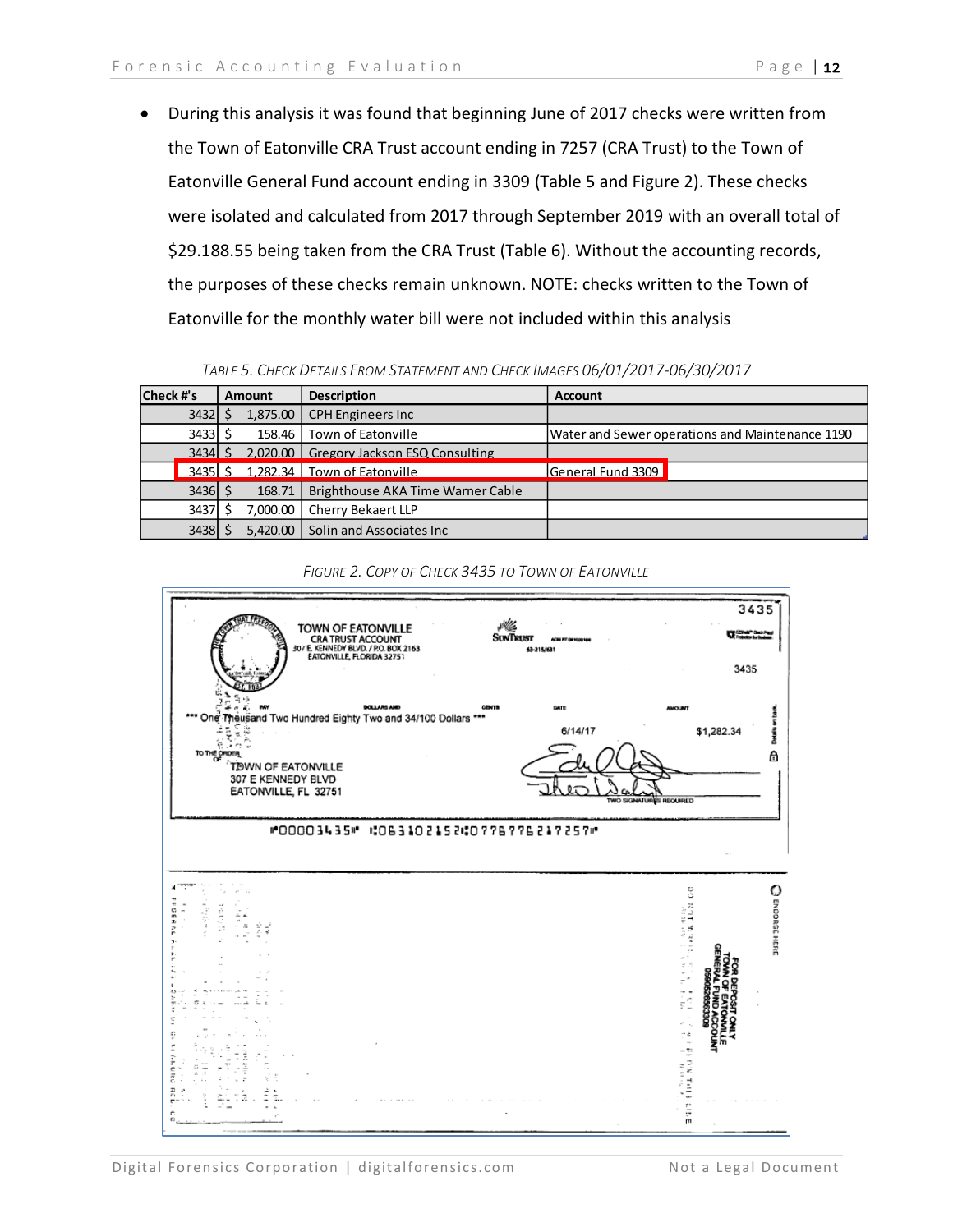| Check #'s    |                  | <b>Amount</b> | Description               | <b>Account</b>    |
|--------------|------------------|---------------|---------------------------|-------------------|
| 3435         | $\zeta$          | 1,282.34      | Town of Eatonville        | General Fund 3309 |
| 3445         | \$               | 1,282.34      | Town of Eatonville        | General Fund 3309 |
| 3449         | $\zeta$          | 721.34        | <b>Town of Eatonville</b> | General Fund 3309 |
| 3497         | \$               | 1,255.66      | Town of Eatonville        | General Fund 3309 |
| 3499         | $\zeta$          | 641.17        | Town of Eatonville        | General Fund 3309 |
| 3505         | \$               | 1,255.66      | Town of Eatonville        | General Fund 3309 |
| 3509         | $\zeta$          | 145.60        | Town of Eatonville        | General Fund 3309 |
| 3531         | \$               | 2,511.32      | Town of Eatonville        | General Fund 3309 |
| 3533         | \$               | 1,255.66      | Town of Eatonville        | General Fund 3309 |
| 3560         | $\zeta$          | 2,511.32      | Town of Eatonville        | General Fund 3309 |
| 3597         | $\zeta$          | 2,117.50      | <b>Town of Eatonville</b> | General Fund 3309 |
| 3681         | \$               | 461.76        | Town of Eatonville        | General Fund 3309 |
| 3682         | \$               | 456.56        | Town of Eatonville        | General Fund 3309 |
| 3685         | \$               | 2,649.52      | Town of Eatonville        | General Fund 3309 |
| 3687         | $\overline{\xi}$ | 2,649.52      | Town of Eatonville        | General Fund 3309 |
| 3705         | $\zeta$          | 1,324.76      | Town of Eatonville        | General Fund 3309 |
| 3706         | $\zeta$          | 228.28        | <b>Town of Eatonville</b> | General Fund 3309 |
| 3710         | \$               | 1,324.76      | Town of Eatonville        | General Fund 3309 |
| 3729         | $\zeta$          | 230.88        | Town of Eatonville        | General Fund 3309 |
| 3731         | \$               | 228.28        | Town of Eatonville        | General Fund 3309 |
| 3753         | $\zeta$          | 138.00        | <b>Town of Eatonville</b> | General Fund 3309 |
| 3769         | \$               | 2,649.52      | Town of Eatonville        | General Fund 3309 |
| 3789         | \$               | 230.88        | <b>Town of Eatonville</b> | General Fund 3309 |
| 3799         | \$               | 1,324.76      | Town of Eatonville        | General Fund 3309 |
| 3807         | \$               | 173.16        | Town of Eatonville        | General Fund 3309 |
| 3808         | \$               | 138.00        | Town of Eatonville        | General Fund 3309 |
| <b>Total</b> | Ś                | 29.188.55     |                           |                   |

*TABLE 6. ALL CHECKS WRITTEN TO GENERAL FUND*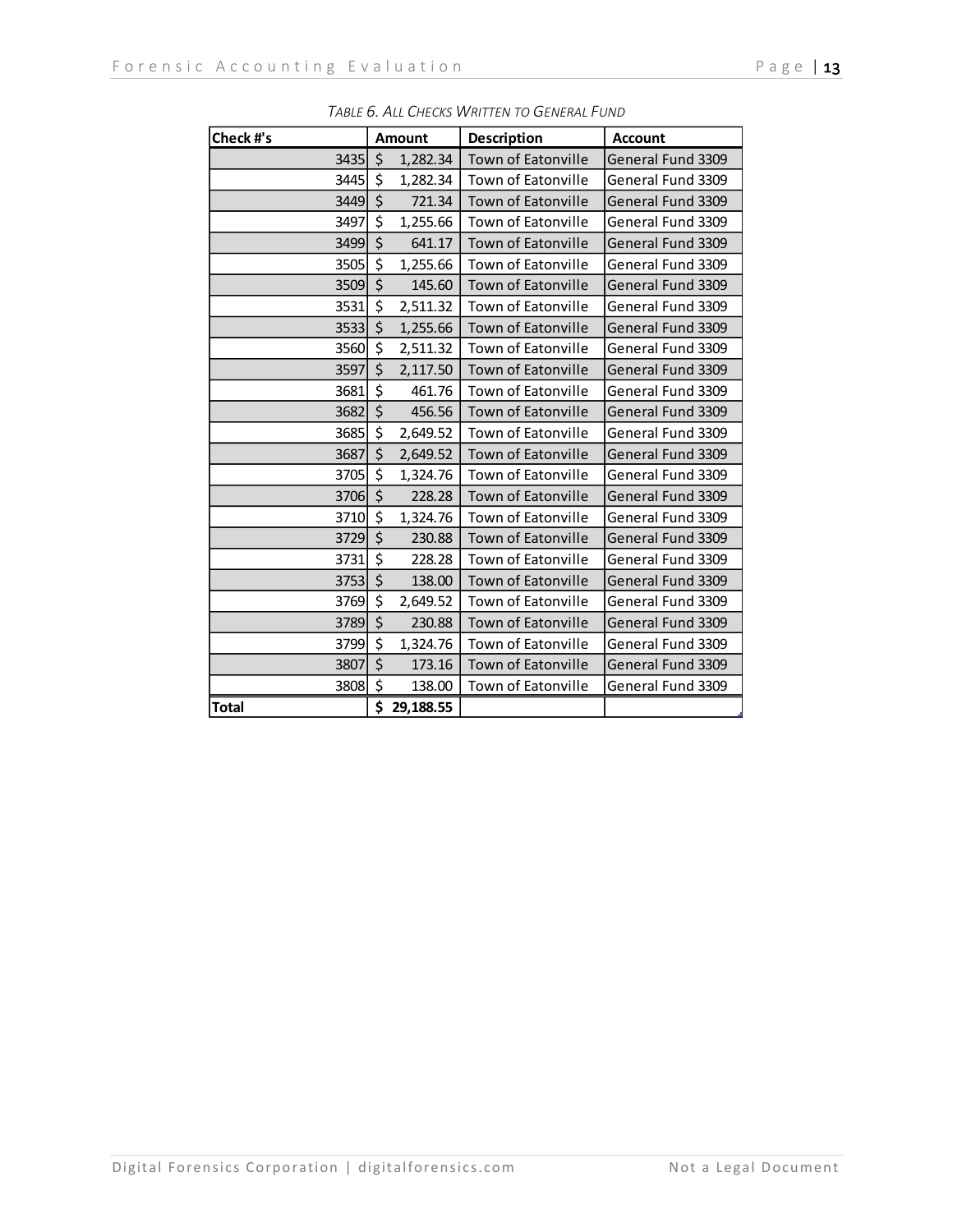• Additionally, beginning within 2017, it was shown that transfers began being initiated from the CRA Trust account to an account ending in 0175 (Figure 3). These transfers were then isolated and calculated from the date they began on 05/31/2017 through years end, totaling \$81,506.52 (Table 7).

| SUNTRUST BANK<br>PO BOX 305183<br>NASHVILLE TN 37230-5183                          |                                                                                                                                                                                                                  | PAGE 1 OF 2<br>83/E00/0175/8/ 31<br>0776776217257<br>05/31/2017 |
|------------------------------------------------------------------------------------|------------------------------------------------------------------------------------------------------------------------------------------------------------------------------------------------------------------|-----------------------------------------------------------------|
| <b>SINTRUST</b>                                                                    |                                                                                                                                                                                                                  | <b>ACCOUNT</b><br><b>STATEMENT</b>                              |
| TOWN OF EATONVILLE<br>CRA TRUST ACCOUNT<br>PO BOX 2163<br>EATONVILLE FL 32751-2009 |                                                                                                                                                                                                                  | <b>OUESTIONS? PLEASE CALL</b><br>1-800-786-8787                 |
|                                                                                    | IS IT TIME TO MAKE A PERSONAL COMMITMENT TO IMPROVE YOUR FINANCIAL HEALTH?<br>THEN IT'S TIME TO TAKE ACTION.<br>JOIN US AT ONUP. COM TO LEARN HOW TO MOVE FROM FINANCIAL STRESS TO CONFIDENCE.                   |                                                                 |
|                                                                                    | <b>ACCOUNT SUMMARY</b>                                                                                                                                                                                           |                                                                 |
| ACCOUNT TYPE                                                                       | <b>ACCOUNT NUMBER</b>                                                                                                                                                                                            | STATEMENT PERIOD                                                |
| PUBLIC FUNDS NOW                                                                   | 0776776217257                                                                                                                                                                                                    | 05/01/2017 - 05/31/2017                                         |
| <b>DESCRIPTION</b>                                                                 | <b>DESCRIPTION</b><br><b>AMOUNT</b>                                                                                                                                                                              | <b>AMOUNT</b>                                                   |
| BEGINNING BALANCE                                                                  | \$1,297,435.24 AVERAGE BALANCE                                                                                                                                                                                   | \$1,291,231.58<br>\$1,291,231.58                                |
| <b>DEPOSITS/CREDITS</b><br><b>CHECKS</b>                                           |                                                                                                                                                                                                                  | - 31                                                            |
| <b>WITHDRAWALS/DEBITS</b>                                                          |                                                                                                                                                                                                                  | .048                                                            |
| ENDING BALANCE                                                                     | 343.87 AVERAGE COLLECTED BALANCE<br>\$43.87 AVERAGE COLLECTED BALANCE<br>\$5,497.66 NUMBER OF DAYS IN STATEMENT PERIOD<br>\$3,106.77 ANNUAL PERCENTAGE YIELD EARNED<br>\$1,285,874.68 INTEREST PAID YEAR TO DATE | \$210.58                                                        |
|                                                                                    |                                                                                                                                                                                                                  |                                                                 |
| <b>DATE</b><br>AMOUNT SERIAL # DESCRIPTION                                         | <b>DEPOSITS/CREDITS</b>                                                                                                                                                                                          |                                                                 |
| 05/31<br>43.87                                                                     | INTEREST PAID THIS STATEMENT THRU 05/31                                                                                                                                                                          |                                                                 |
| DEPOSITS/CREDITS: 1                                                                | TOTAL ITEMS DEPOSITED: 0                                                                                                                                                                                         |                                                                 |
|                                                                                    | <b>CHECKS</b>                                                                                                                                                                                                    |                                                                 |
| <b>AMOUNT DATE</b><br>CHECK                                                        | CHECK                                                                                                                                                                                                            | AMOUNT DATE                                                     |
| <b>NUMBER</b><br><b>PAID</b>                                                       | <b>NUMBER</b>                                                                                                                                                                                                    | PAID                                                            |
| 2,000.00 05/05<br>3423<br>3424<br>1,740.00 05/10                                   | 3427<br>3428                                                                                                                                                                                                     | 1,657.33 05/16<br>52.44 05/10                                   |
| 3425<br>44.82 05/10                                                                | *3430                                                                                                                                                                                                            | 2,812.50 05/15                                                  |
| 3426<br>90.58 05/12                                                                | 3431                                                                                                                                                                                                             | 99.99 05/22                                                     |
| CHECKS: 8<br>AND LISTED AS AN ELECTRONIC/ACH TRANSACTION.                          | * INDICATES BREAK IN CHECK NUMBER SEQUENCE. CHECK MAY HAVE BEEN PROCESSED ELECTRONICALLY                                                                                                                         |                                                                 |
| AMOUNT SERIAL # DESCRIPTION<br><b>DATE</b>                                         | WITHDRAWALS/DEBITS                                                                                                                                                                                               |                                                                 |
| 05/10<br>842.35                                                                    | ELECTRONIC/ACH DEBIT<br>potcum volice New Capie my<br>2207801                                                                                                                                                    |                                                                 |
| 05/31<br>2,264.42                                                                  | ONLINE BANKING TRANSFER TO 0175 590526563201                                                                                                                                                                     |                                                                 |
| WITHDRAWALS/DEBITS: 2                                                              |                                                                                                                                                                                                                  |                                                                 |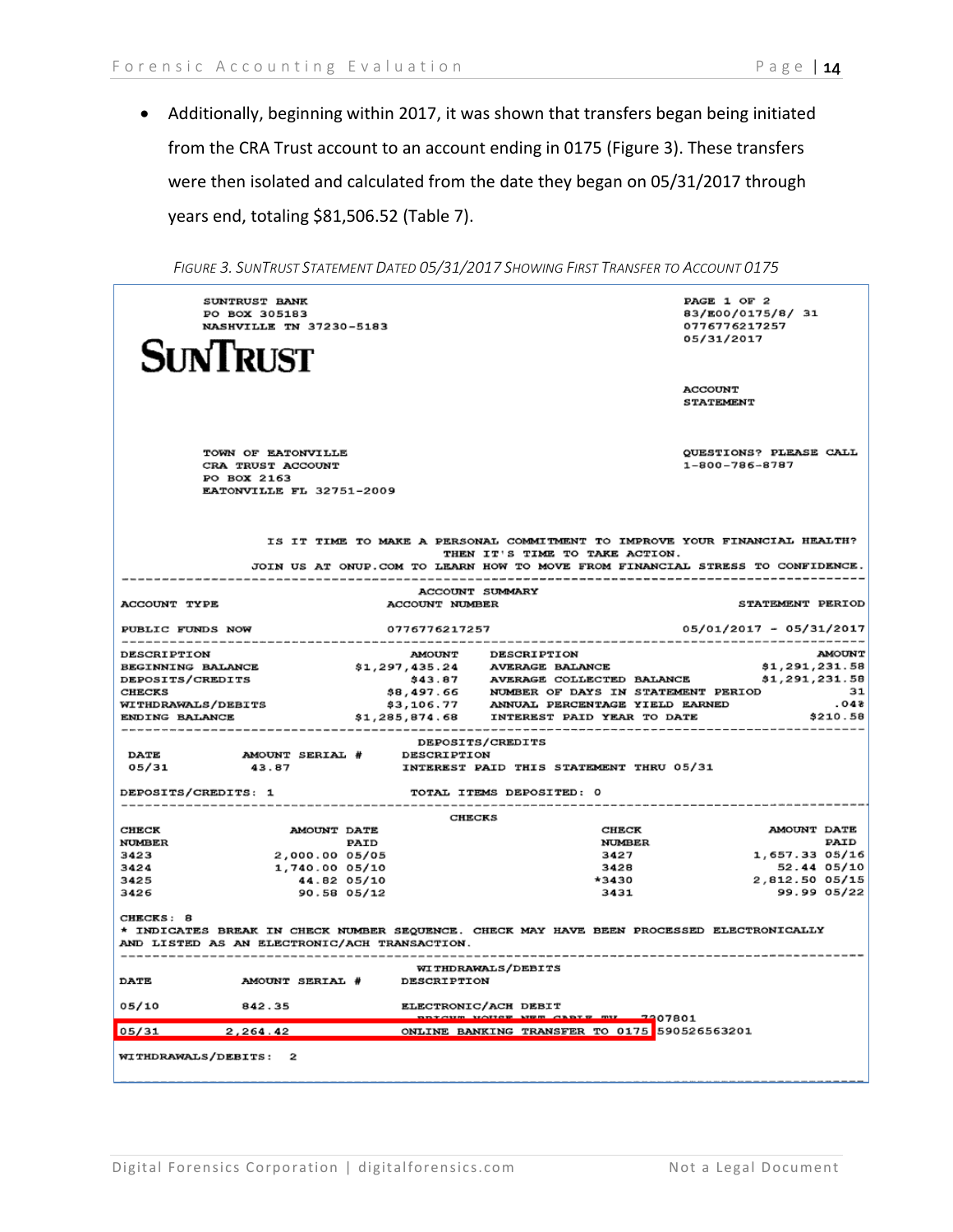| <b>Date</b> | <b>Description</b>                         | <b>Amount</b>   |
|-------------|--------------------------------------------|-----------------|
|             | 5/31/2017 Online Banking Transfer to 0175  | \$<br>2,264.42  |
|             | 6/14/2017 Online Banking Transfer to 0175  | \$<br>2,264.42  |
|             | 6/30/2017 Online Banking Transfer to 0175  | \$<br>2,264.42  |
|             | 7/12/2017 Online Banking Transfer to 0175  | \$<br>17,063.55 |
|             | 7/26/2017 Online Banking Transfer to 0175  | \$<br>4,019.47  |
|             | 8/11/2017 Online Banking Transfer to 0175  | \$<br>4,019.47  |
|             | 8/23/2017 Online Banking Transfer to 0175  | \$<br>5,714.99  |
|             | 9/8/2017 Online Banking Transfer to 0175   | \$<br>3,368.26  |
|             | 9/8/2017 Online Banking Transfer to 0175   | \$<br>15,146.01 |
|             | 9/20/2017 Online Banking Transfer to 0175  | \$<br>3,625.93  |
|             | 10/18/2017 Online Banking Transfer to 0175 | \$<br>3,625.93  |
|             | 11/1/2017 Online Banking Transfer to 0175  | \$<br>3,625.93  |
|             | 11/15/2017 Online Banking Transfer to 0175 | \$<br>3,625.93  |
|             | 11/29/2017 Online Banking Transfer to 0175 | \$<br>3,625.93  |
|             | 12/13/2017 Online Banking Transfer to 0175 | \$<br>3,625.93  |
|             | 12/27/2017 Online Banking Transfer to 0175 | \$<br>3,625.93  |
|             | <b>Total</b>                               | \$<br>81,506.52 |

*TABLE 7. TRANSFERS WITHIN 2017*

• Within 2018, transfers continued going to account ending in 0175 total \$146,313.63 (Table 8) and withing 2019 the transfers to 0175 total \$68,700.41 (Table 9). Throughout the timespan from May of 2017 when the transfers began until September of 2019, it was determined that \$296,520.56 was transferred from the CRA Trust to the account ending in 0175 shown as the total within (Table 10).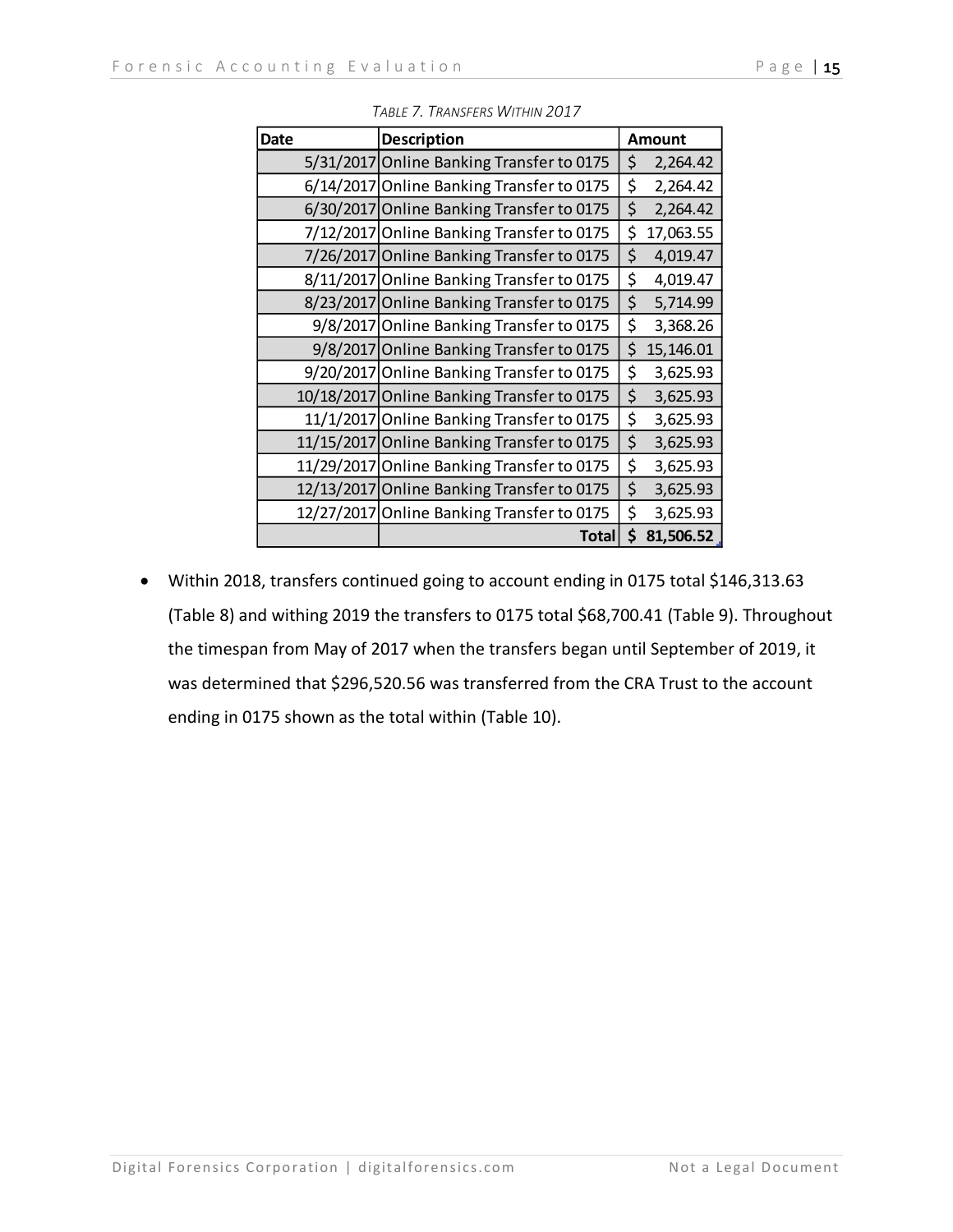| <b>Date</b> | Description                                |                                 | <b>Amount</b> |
|-------------|--------------------------------------------|---------------------------------|---------------|
|             | 1/10/2018 Online Banking Transfer to 0175  | \$                              | 3,625.93      |
|             | 2/7/2018 Online Banking Transfer to 0175   | \$                              | 4,205.53      |
|             | 2/21/2018 Online Banking Transfer to 0175  | \$                              | 3,625.93      |
|             | 3/21/2018 Online Banking Transfer to 0175  | \$                              | 4,205.53      |
|             | 5/2/2018 Online Banking Transfer to 0175   | \$                              | 4,000.00      |
|             | 5/16/2018 Online Banking Transfer to 0175  | \$                              | 4,205.53      |
|             | 5/31/2018 Online Banking Transfer to 0175  | \$                              | 4,205.53      |
|             | 6/13/2018 Online Banking Transfer to 0175  | \$                              | 4,205.53      |
|             | 6/26/2018 Online Banking Transfer to 0175  | \$                              | 4,205.53      |
|             | 7/11/2018 Online Banking Transfer to 0175  | \$                              | 4,205.53      |
|             | 7/25/2018 Online Banking Transfer to 0175  | \$                              | 4,205.53      |
|             | 8/8/2018 Online Banking Transfer to 0175   | \$                              | 4,205.53      |
|             | 8/22/2018 Online Banking Transfer to 0175  | \$                              | 4,205.53      |
|             | 9/5/2018 Online Banking Transfer to 0175   | \$                              | 4,205.53      |
|             | 9/19/2018 Online Banking Transfer to 0175  | \$                              | 55,000.00     |
|             | 9/19/2018 Online Banking Transfer to 0175  | \$                              | 4,205.53      |
|             | 9/21/2018 Online Banking Transfer to 0175  | \$                              | 156.70        |
|             | 10/3/2018 Online Banking Transfer to 0175  | \$                              | 4,205.53      |
|             | 10/17/2018 Online Banking Transfer to 0175 | \$                              | 4,205.53      |
|             | 10/31/2018 Online Banking Transfer to 0175 | \$                              | 4,205.53      |
|             | 11/14/2018 Online Banking Transfer to 0175 | \$                              | 4,205.53      |
|             | 11/28/2018 Online Banking Transfer to 0175 | \$                              | 4,205.53      |
|             | 12/12/2018 Online Banking Transfer to 0175 | $\overline{\boldsymbol{\zeta}}$ | 4,205.53      |
|             | 12/24/2018 Online Banking Transfer to 0175 | \$                              | 4,205.53      |
|             | <b>Total</b>                               |                                 | \$146,313.63  |

*TABLE 8. TRANSFERS WITHIN 2018*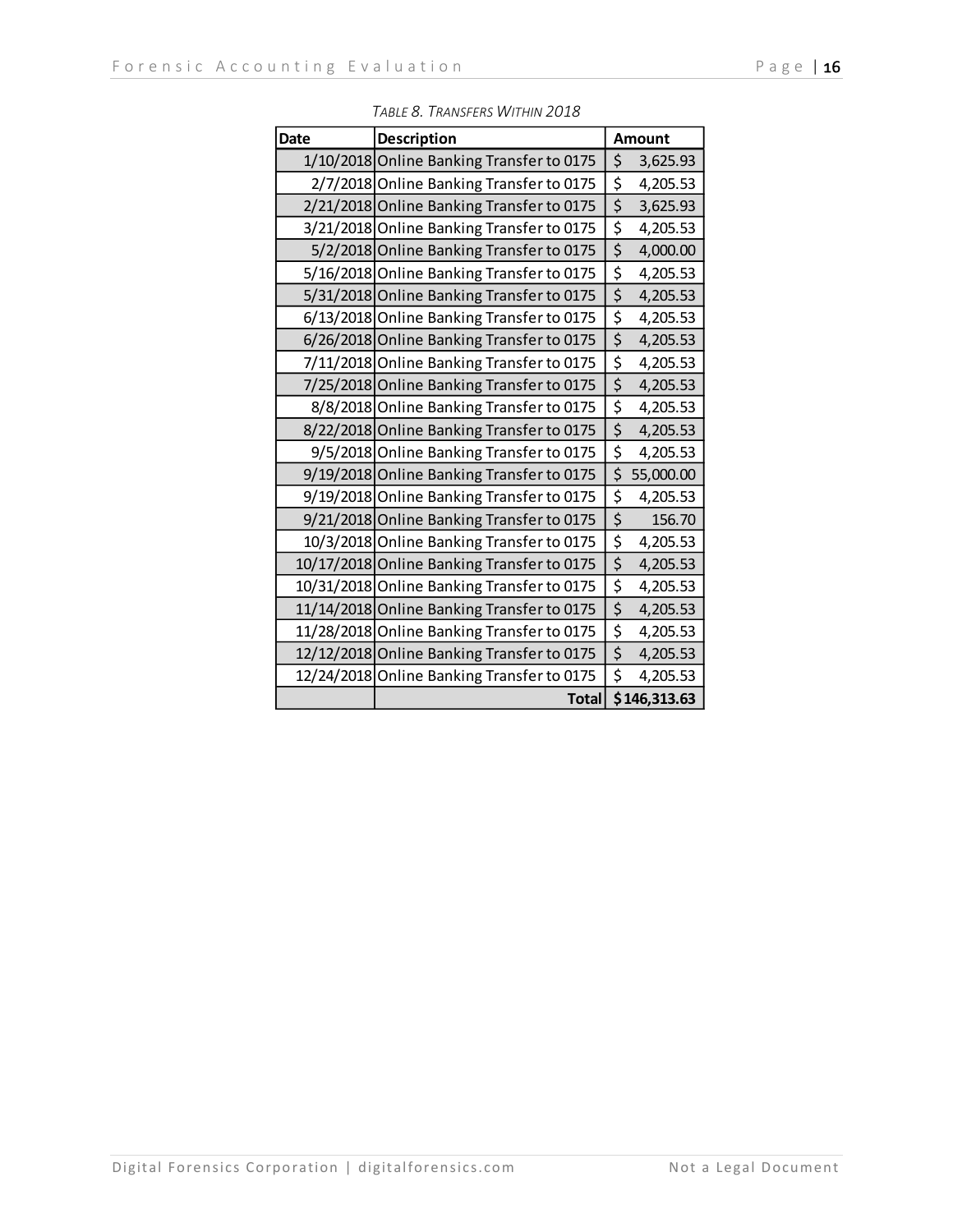| <b>Date</b> |                                           |                 |
|-------------|-------------------------------------------|-----------------|
|             | <b>Description</b>                        | <b>Amount</b>   |
|             | 1/9/2019 Online Banking Transfer to 0175  | \$<br>4,205.53  |
|             | 1/23/2019 Online Banking Transfer to 0175 | \$<br>4,205.53  |
|             | 2/6/2019 Online Banking Transfer to 0175  | \$<br>4,205.53  |
|             | 2/20/2019 Online Banking Transfer to 0175 | \$<br>4,205.53  |
|             | 3/6/2019 Online Banking Transfer to 0175  | \$<br>4,205.53  |
|             | 3/20/2019 Online Banking Transfer to 0175 | \$<br>4,205.53  |
|             | 4/3/2019 Online Banking Transfer to 0175  | \$<br>4,205.53  |
|             | 4/17/2019 Online Banking Transfer to 0175 | \$<br>18,904.70 |
|             | 5/1/2019 Online Banking Transfer to 0175  | \$<br>1,159.70  |
|             | 5/15/2019 Online Banking Transfer to 0175 | \$<br>1,159.70  |
|             | 5/29/2019 Online Banking Transfer to 0175 | \$<br>1,159.70  |
|             | 6/12/2019 Online Banking Transfer to 0175 | \$<br>1,159.70  |
|             | 6/25/2019 Online Banking Transfer to 0175 | \$<br>1,159.70  |
|             | 7/10/2019 Online Banking Transfer to 0175 | \$<br>1,159.70  |
|             | 7/24/2019 Online Banking Transfer to 0175 | \$<br>1,159.70  |
|             | 8/7/2019 Online Banking Transfer to 0175  | \$<br>1,159.70  |
|             | 8/21/2019 Online Banking Transfer to 0175 | \$<br>8,659.70  |
|             | 9/11/2019 Online Banking Transfer to 0175 | \$<br>1,159.70  |
|             | 9/18/2019 Online Banking Transfer to 0175 | \$<br>1,260.00  |
|             | <b>Total</b>                              | \$<br>68,700.41 |

*TABLE 9. TRANSFERS WITHIN 2019*

• The account transfer and check activity recorded from 2017 through 2019 was then combined brining the overall total taken from the CRA Trust account to \$325,709.11 (Table 10).

| <b>Description</b>   | <b>Amount</b>   |  |  |  |
|----------------------|-----------------|--|--|--|
| 2017 Transfers       | 81,506.52<br>Ś  |  |  |  |
| 2018 Transfers       | \$146,313.63    |  |  |  |
| 2019 Transfers       | 68,700.41<br>Ś  |  |  |  |
| <b>Total</b>         | \$296,520.56    |  |  |  |
| <b>Checks</b>        | 29,188.55<br>\$ |  |  |  |
| <b>Overall Total</b> | \$325,709.11    |  |  |  |

*TABLE 10. TRANSFER AND CHECK ACTIVITY TO TOWN OF EATONVILLE*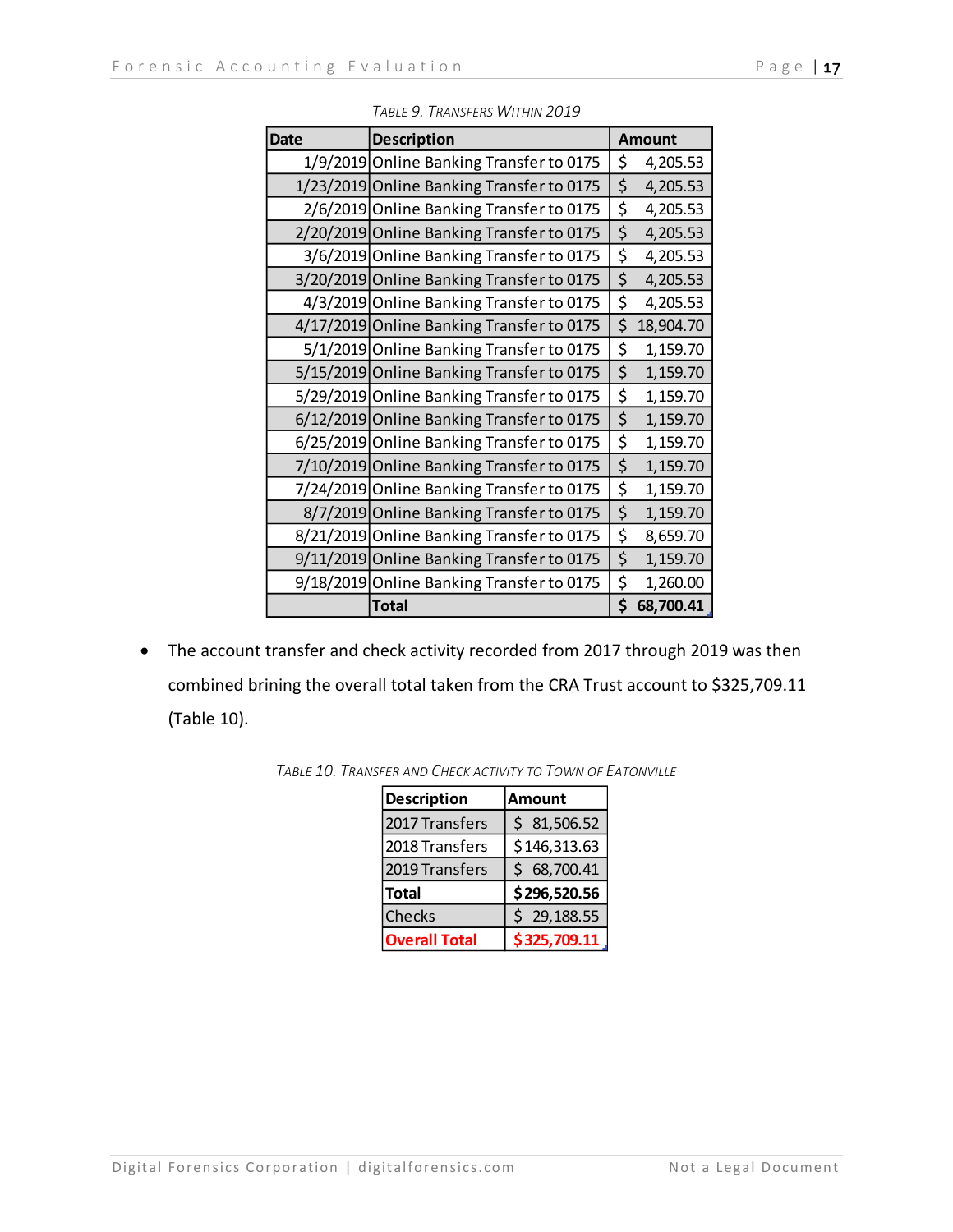2. The audit report was reviewed to determine the amount specified as 'Due from Town' as well as any references of the Due from Town expenditures. The Due from Town amount was referenced within the Statement of Net Assets totaling \$322,280 as of September 30<sup>th</sup> 2019 (Figure 4).





• It is noted that the total cash and cash equivalents shown on the audit report as \$1,023,005.00 (Figure 4) differ from that shown on the bank statements of \$1,030,049.92 (Figure 5), these differences are most likely due to the timing of the account postings compared to the accounting logs of the CRA.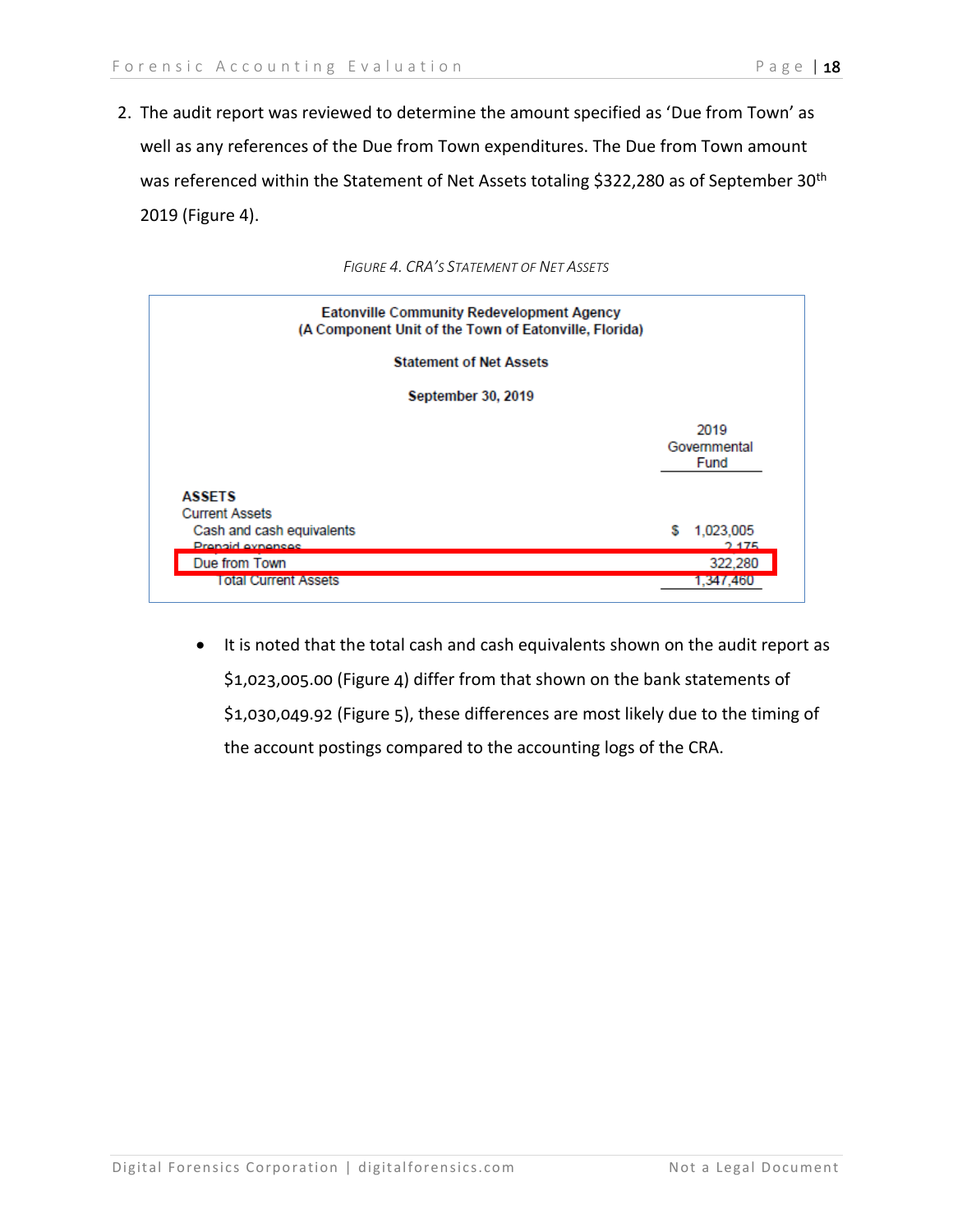| SUNTRUST BANK                             |                       |                                                                                     | PAGE 1 OF 2                   |
|-------------------------------------------|-----------------------|-------------------------------------------------------------------------------------|-------------------------------|
| PO BOX 305183                             |                       |                                                                                     | 83/E00/0175/23/ 31            |
| NASHVILLE TN 37230-5183                   |                       |                                                                                     | 0776776217257                 |
|                                           |                       |                                                                                     | 09/30/2019                    |
| <b>SUNTRUST</b>                           |                       |                                                                                     |                               |
|                                           |                       |                                                                                     |                               |
|                                           |                       |                                                                                     | <b>ACCOUNT</b>                |
|                                           |                       |                                                                                     | <b>STATEMENT</b>              |
|                                           |                       |                                                                                     |                               |
|                                           |                       |                                                                                     |                               |
|                                           |                       |                                                                                     |                               |
| TOWN OF EATONVILLE                        |                       |                                                                                     | <b>QUESTIONS? PLEASE CALL</b> |
| CRA TRUST ACCOUNT                         |                       |                                                                                     | $1 - 800 - 786 - 8787$        |
| PO BOX 2163                               |                       |                                                                                     |                               |
| EATONVILLE FL 32751-2009                  |                       |                                                                                     |                               |
|                                           |                       |                                                                                     |                               |
|                                           |                       |                                                                                     |                               |
|                                           |                       |                                                                                     |                               |
|                                           |                       | <b>ACCOUNT SUMMARY</b>                                                              |                               |
| <b>ACCOUNT TYPE</b>                       | <b>ACCOUNT NUMBER</b> |                                                                                     | STATEMENT PERIOD              |
|                                           |                       |                                                                                     |                               |
| PUBLIC FUNDS NOW                          | 0776776217257         |                                                                                     | $09/01/2019 - 09/30/2019$     |
|                                           |                       |                                                                                     |                               |
| <b>DESCRIPTION</b>                        |                       | AMOUNT DESCRIPTION                                                                  | <b>AMOUNT</b>                 |
| <b>BEGINNING BALANCE</b>                  |                       | \$1,068,818.28 AVERAGE BALANCE                                                      | \$1,043,042.64                |
| <b>DEPOSITS/CREDITS</b>                   |                       | \$34.29 AVERAGE COLLECTED BALANCE<br>\$35,382.95 NUMBER OF DAYS IN STATEMENT PERIOD | \$1,043,042.64                |
| <b>CHECKS</b><br><b>WITHDRWALS/DEBITS</b> | $-83.419.70$          | ANNUAL PERCENTAGE YIELD EARNED                                                      | 30<br>.048                    |
| ENDING BALANCE                            | \$1,030,049.92        | INTEREST PAID YEAR TO DATE                                                          | \$347.08                      |
|                                           |                       |                                                                                     |                               |

#### *FIGURE 5. ACCOUNT STATEMENT DATED 09/30/2019 SHOWING BALANCE OF \$1,030,049.92*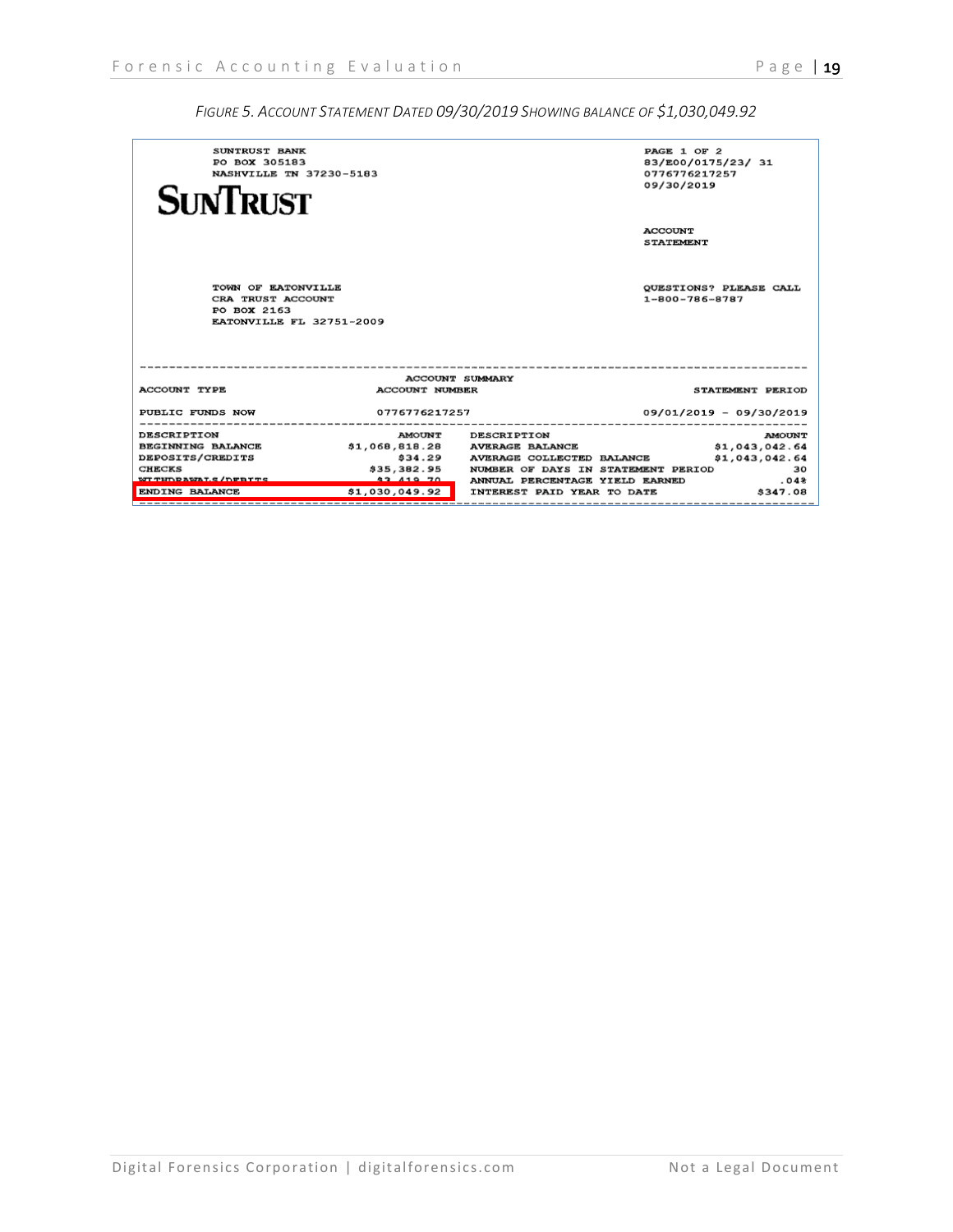#### *FIGURE 6. NOTE B: SUMMARY OF SIGNIFICANT ACCOUNTING POLICIES*

#### EATONVILLE COMMUNITY REDEVELOPMENT AGENCY **NOTES TO THE FINANCIAL STATEMENTS** FOR THE FISCAL YEAR ENDED SEPTEMBER 30, 2019

#### **NOTE B:** SUMMARY OF SIGNIFICANT ACCOUNTING POLICIES (Continued)

#### **Cash and Cash Equivalents**

Cash and cash equivalents are defined as short-term highly liquid investments with maturity dates within three months from the date of purchase. Cash and cash equivalents consist of petty cash and deposits held by qualified public depositories under Florida Law. All deposits are insured by federal depository insurance and/or collateralized with securities held in Florida's multiple financial institution collateral pool as required by Chapter 280, Florida Statute.

#### **Investments**

The Agency's investment policy is designed to ensure the prudent management of funds, and the availability of operating and capital funds when required, while earning a competitive return within the policy framework. The primary objectives, in order of priority, of investment activity shall be safety, interest rate risk, liquidity and yield. As of September 30, 2019, the Agency did not have any investments.

#### Due from the Town

The due from the Town balance of \$322,280 results from services provided to the Town prior to 2019.

• The 'due from town' balance is noted within Note B: Summary of Significant Accounting Policies as resulting from services provided to the town prior to 2019. Upon comparing the balance of \$322,280 noted on the CRA audit report as 'due from town' to the transfers and checks written to the Town of Eatonville totaling \$325,709.11 it is shown to differ by \$3,429.11 which may be due in part to delayed postings.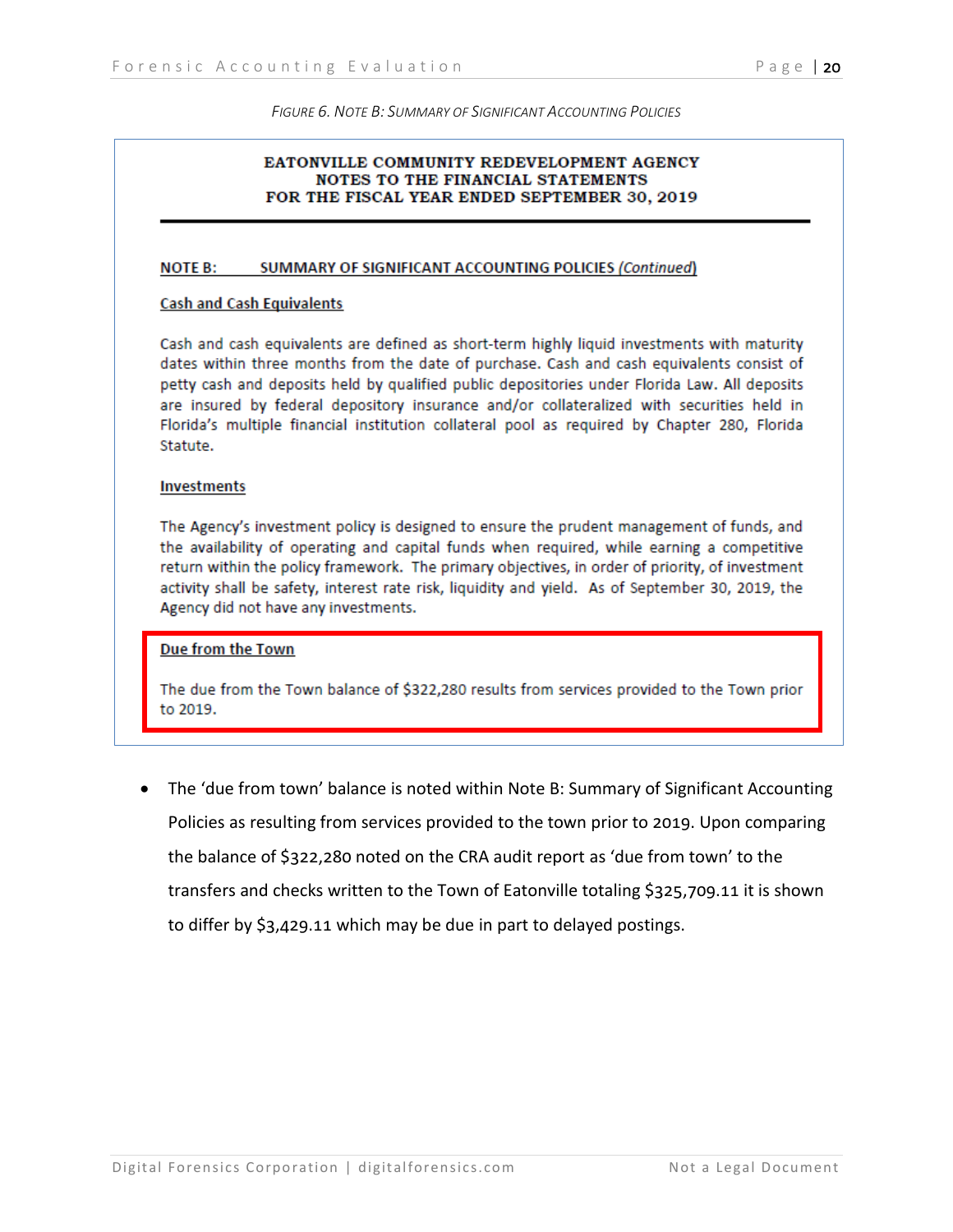3. It may be relevant to the Client's concerns that transfers were documented from 2013 through 2019 which are shown occurring only within December of each year, these transfers (sampled in Figure 7) are done within days of each other for identical amounts coming from and going to accounts ending in 1109, 3309 and 0175. The transfers are detailed within Table 11.

| ACCOUNT TYPE               ACCOUNT NUMBER       STATEMENT PERIOD       TAXPAYER ID                                                                                                               |      | ACCOUNT SUMMARY                              |                                                                                                                                                 |                    |          |
|--------------------------------------------------------------------------------------------------------------------------------------------------------------------------------------------------|------|----------------------------------------------|-------------------------------------------------------------------------------------------------------------------------------------------------|--------------------|----------|
| PREMIUM CHECKING + INTEREST 0776776217257 12/01/2013 - 12/31/2013 59-1023080                                                                                                                     |      |                                              |                                                                                                                                                 |                    |          |
| DESCRIPTION<br>BEGINNING BALANCE \$421,470.23 AVERAGE BALANCE \$430,337.58<br>DEPOSITS/CREDITS<br>CHECKS<br>WITHDRAWALS/DEBITS 5276,830.18 ANNUAL PERCENTAGE YIELD EARNED .07%<br>ENDING BALANCE |      | AMOUNT DESCRIPTION                           | \$276,855.76 AVERAGE COLLECTED BALANCE \$430,337.58<br>\$93.69 NUMBER OF DAYS IN STATEMENT PERIOD 31<br>\$421,402.12 INTEREST PAID YEAR TO DATE | AMOUNT<br>\$336.34 |          |
| AMOUNT SERIAL # DESCRIPTION<br>DATE<br>12/16 39,000.00<br>12/16 237,830.00<br>.18 TRANSFER FROM CHK 3309 CONFIRM NBR 713095441<br>12/17<br>25.56<br>12/31<br>DEPOSITS/CREDITS: 4                 |      | DEPOSITS/CREDITS<br>TOTAL ITEMS DEPOSITED: 0 | TRANSFER FROM CHK 1190 CONFIRM NBR 613154801<br>TRANSFER FROM CHK 3309 CONFIRM NBR 613154729<br>INTEREST PAID THIS STATEMENT THRU 12/31         |                    |          |
| <b>CHECK</b><br><b>NUMBER</b><br>3215<br>CHECKS: 1                                                                                                                                               | PAID | CHECKS<br>93.69 12/11 20 28069901            | NUMBER                                                                                                                                          | PAID               | SR BATCH |
| DATE<br>AMOUNT SERIAL # DESCRIPTION<br>PAID                                                                                                                                                      |      | WITHDRAWALS/DEBITS                           |                                                                                                                                                 |                    | SR       |
| 39,000.00<br>12/17<br>12/17<br>237,830.18                                                                                                                                                        |      |                                              | TRANSFER TO CHK 1190 CONFIRM NBR 713144918<br>TRANSFER TO CHK 3309 CONFIRM NBR 713144818                                                        |                    | 68<br>68 |
| WITHDRAWALS/DEBITS: 2                                                                                                                                                                            |      |                                              |                                                                                                                                                 |                    |          |

#### *FIGURE 7. SNAPSHOT OF SUNTRUST STATEMENT DATED 12/1/2013-12/31/2013*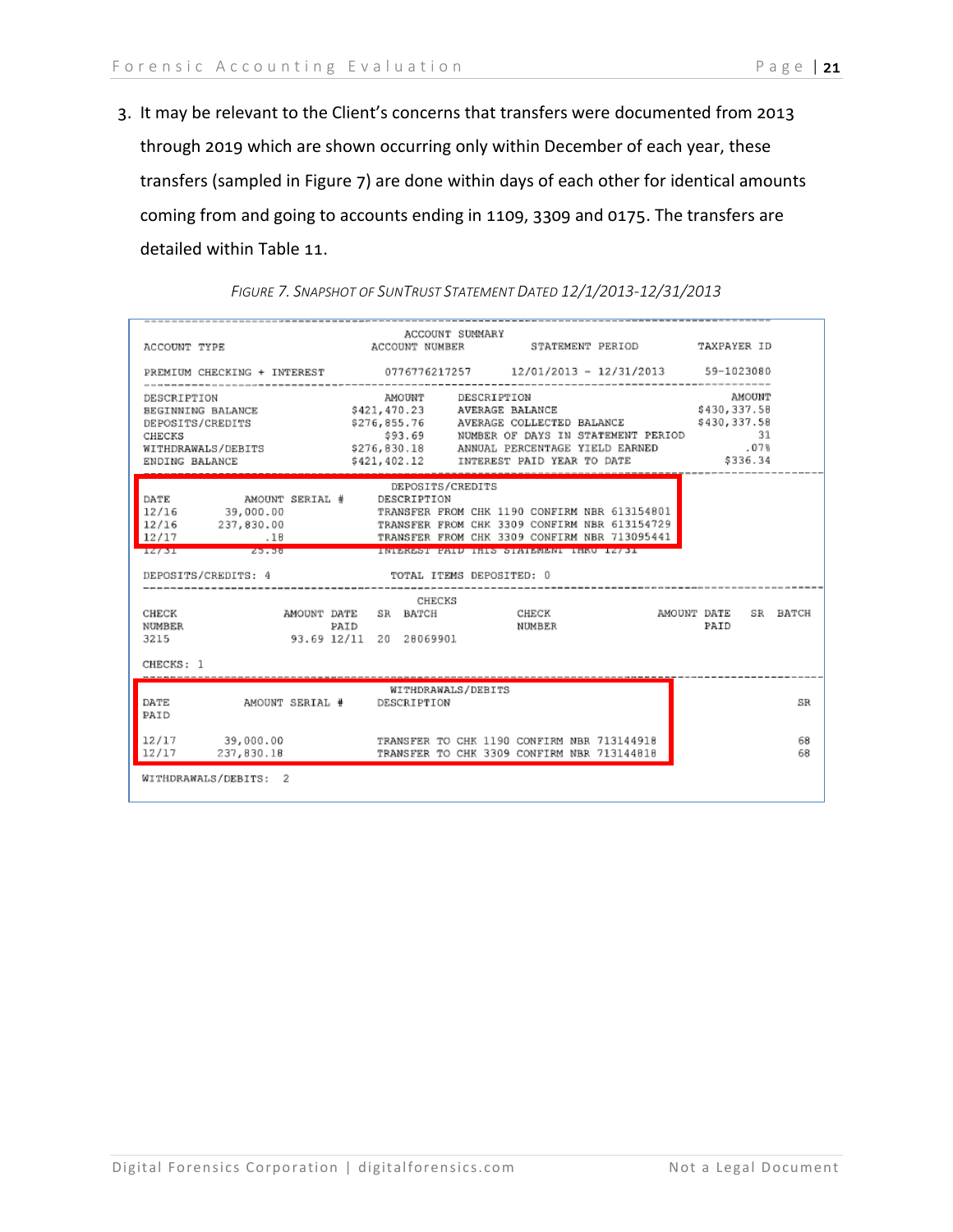| <b>Initial Date</b> |    | <b>Transfer in</b> | <b>From</b> | Date            |     | <b>Transfer out</b> | To   |
|---------------------|----|--------------------|-------------|-----------------|-----|---------------------|------|
| 12/16/2013          | \$ | 39,000.00          | 1190        | 12/17/2013      | \$  | 39,000.00           | 1190 |
| 12/16/2013          | \$ | 237,830.00         | 3309        | 12/17/2013      | \$  | 237,830.18          | 3309 |
| 12/17/2013          | \$ | 0.18               | 3309        |                 |     |                     |      |
| 12/16/2014          | \$ | 295,602.29         |             | 3309 12/17/2014 | \$. | 295,602.29          | 3309 |
| 12/21/2015          | \$ | 328,048.78         |             | 3309 12/22/2015 | \$  | 328,048.78          | 3309 |
| 12/13/2016          | \$ | 388,619.47         |             | 0175 12/15/2016 | \$  | 388,619.47          | 3309 |
| 12/12/2017          | \$ | 429,707.67         |             | 0175 12/13/2017 | \$  | 429,707.67          | 0175 |
| 12/11/2018          | \$ | 494,394.53         |             | 0175 12/12/2018 | \$  | 494,394.53          | 0175 |
| 12/12/2019          | Ś  | 579,962.86         |             | 0175 12/16/2019 | \$  | 579,962.86          | 0175 |

| Table 11. Suspicious Transfers |  |
|--------------------------------|--|
|--------------------------------|--|

**PRELIMINARY INVESTIGATION DISCLOSURE: The contents of this report are based on DFC's investigation and findings to date. We reserve the right to update or modify this report as more information becomes available or if additional work is performed.**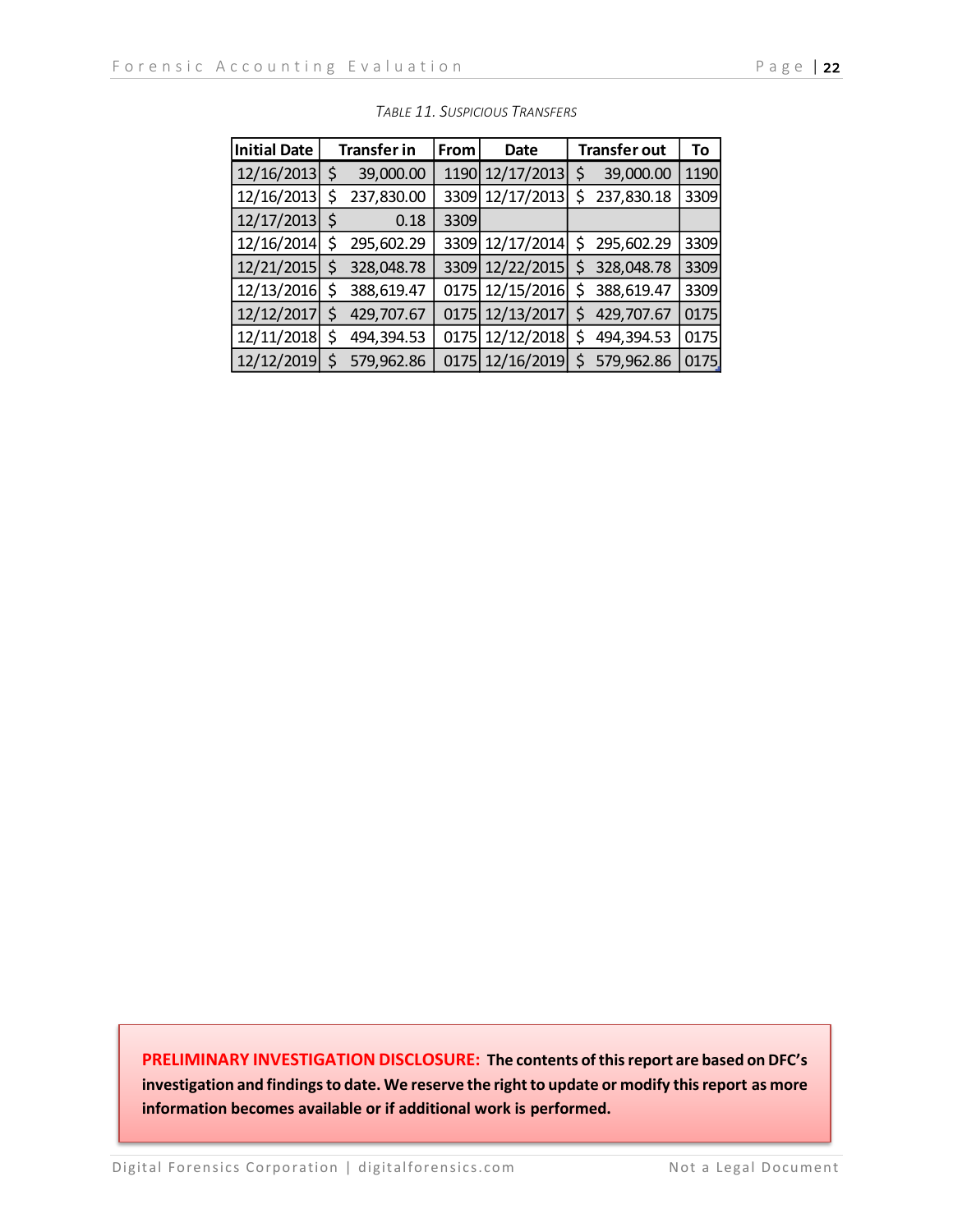#### BACKGROUND INVESTIGATION

**DFC Forensic Examiner used the information acquired from the Client, including information such as the suspect's name, emails, and phone numbers to search against available online databases. Sample findings of this investigation are provided below. The results of this investigation will be provided in a Phase II Examination Report.** 

| <b>Subject Information</b>                                                                                                                                                                                                                                                                                                                                                                                                                                                                                                                                                                                                                                                                                                                                      |                                                             |
|-----------------------------------------------------------------------------------------------------------------------------------------------------------------------------------------------------------------------------------------------------------------------------------------------------------------------------------------------------------------------------------------------------------------------------------------------------------------------------------------------------------------------------------------------------------------------------------------------------------------------------------------------------------------------------------------------------------------------------------------------------------------|-------------------------------------------------------------|
| Reference ID:                                                                                                                                                                                                                                                                                                                                                                                                                                                                                                                                                                                                                                                                                                                                                   | <b>NONE</b>                                                 |
| Name:                                                                                                                                                                                                                                                                                                                                                                                                                                                                                                                                                                                                                                                                                                                                                           | <b>TOWN OF EATONVILLE</b>                                   |
| Total number of subsidiaries: 6                                                                                                                                                                                                                                                                                                                                                                                                                                                                                                                                                                                                                                                                                                                                 |                                                             |
| Total number businesses in global family: 7                                                                                                                                                                                                                                                                                                                                                                                                                                                                                                                                                                                                                                                                                                                     |                                                             |
| <b>Family Tree:</b><br>TOWN OF EATONVILLE Link: 267056550 D-U-N-S® Number:: 05-341-1310 (6 subsidiaries)<br>COMMUNITY CENTER; TOWN OF EATONVILLE Link: 512871970 D-U-N-S® Number:: 10-257-4394 (no subsidiaries)<br>EATONVILLE FIRE DEPARTMENT; TOWN OF EATONVILLE Link: 4697140085 D-U-N-S® Number:: 93-942-8017 (no subsidiaries<br>EATONVILLE POLICE DEPARTMENT; TOWN OF EATONVILLE Link: 18348550 D-U-N-S® Number:: 00-366-9710 (no<br>subsidiaries)<br>MUNICIPAL SWIMMING POOL; TOWN OF EATONVILLE Link: 512871930 D-U-N-S® Number:: 10-257-4386 (no subsidiaries)<br>TOWN HALL; TOWN OF EATONVILLE Link: 512872050 D-U-N-S® Number:: 10-257-4410 (no subsidiaries)<br>TOWN OF EATONVILLE Link: 3107051925 D-U-N-S® Number:: 62-141-0385 (no subsidiaries) |                                                             |
| <b>Fstimated#</b><br>Employees:                                                                                                                                                                                                                                                                                                                                                                                                                                                                                                                                                                                                                                                                                                                                 | 52                                                          |
| Address:                                                                                                                                                                                                                                                                                                                                                                                                                                                                                                                                                                                                                                                                                                                                                        | 307 E KENNEDY BLVD, MAITLAND, FL 32751-6806 (ORANGE COUNTY) |
| Phone:                                                                                                                                                                                                                                                                                                                                                                                                                                                                                                                                                                                                                                                                                                                                                          | (407) 623-8900 (ET)                                         |

#### *SAMPLE BACKGROUND INVESTIGATION 'TOWN OF EATONVILLE'*

**FORENSIC EXAMINATION DISCLOSURE: Forensic Examiner performed search using a variety of third-party resources. As a result, data contained in this report might include false positives, and might require further verification.**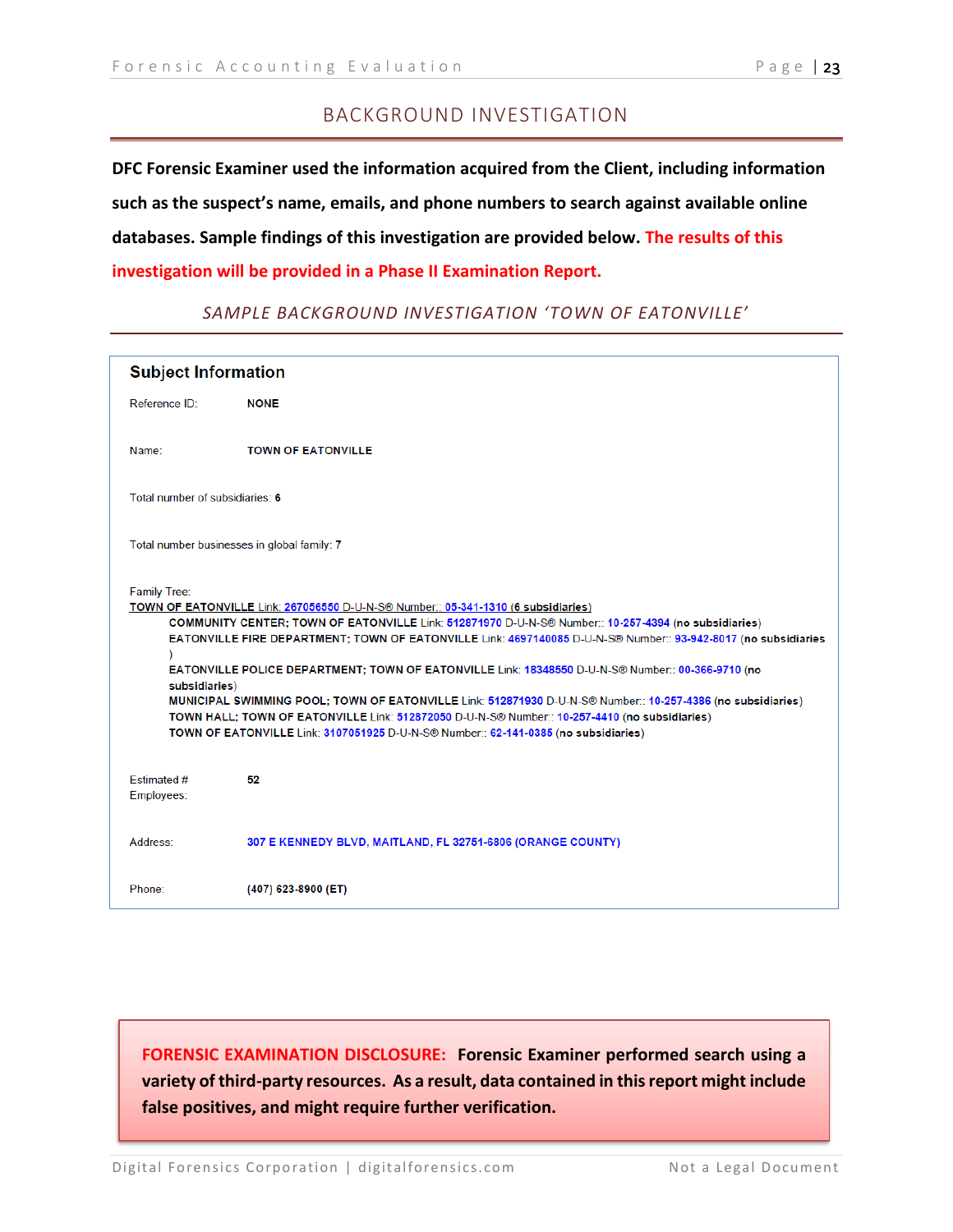#### PROPOSED PHASE II SCOPE OF WORK

Based upon the findings of the Phase I Evaluation, **Digital Forensic Corporation recommends proceeding to the Phase II: Forensic Accounting Examination.** In a Phase II: Forensic Accounting Examination, a complete forensic accounting analysis will be conducted with the purpose of documenting in detail the transfer of funds from the CRA Trust Account. The findings presented in a Phase II Report will be fully substantiated and documented in a form which are intended to be used in a legal process. The forensic accounting analysis of Digital Forensics Corporation's Phase II Examination will be conducted on an hourly basis as a consulting service.

**A** *Phase I Evaluation Report* **is intended for internal communication between Client and Digital Forensics Corporation, to inform the Client about the relevance of findings to stated objective. Phase I is NOT intended for use in courtrooms, presentation to opposing counsel, arbitration, or any other legal proceedings.**

**A** *Phase II Examination Report* **is intended to be admissible in court, and includes a notarized affidavit attesting to the accuracy of any expert opinion offered based on analysis of documented data using reliable industry-accepted practices, principles, and methods.**

---------